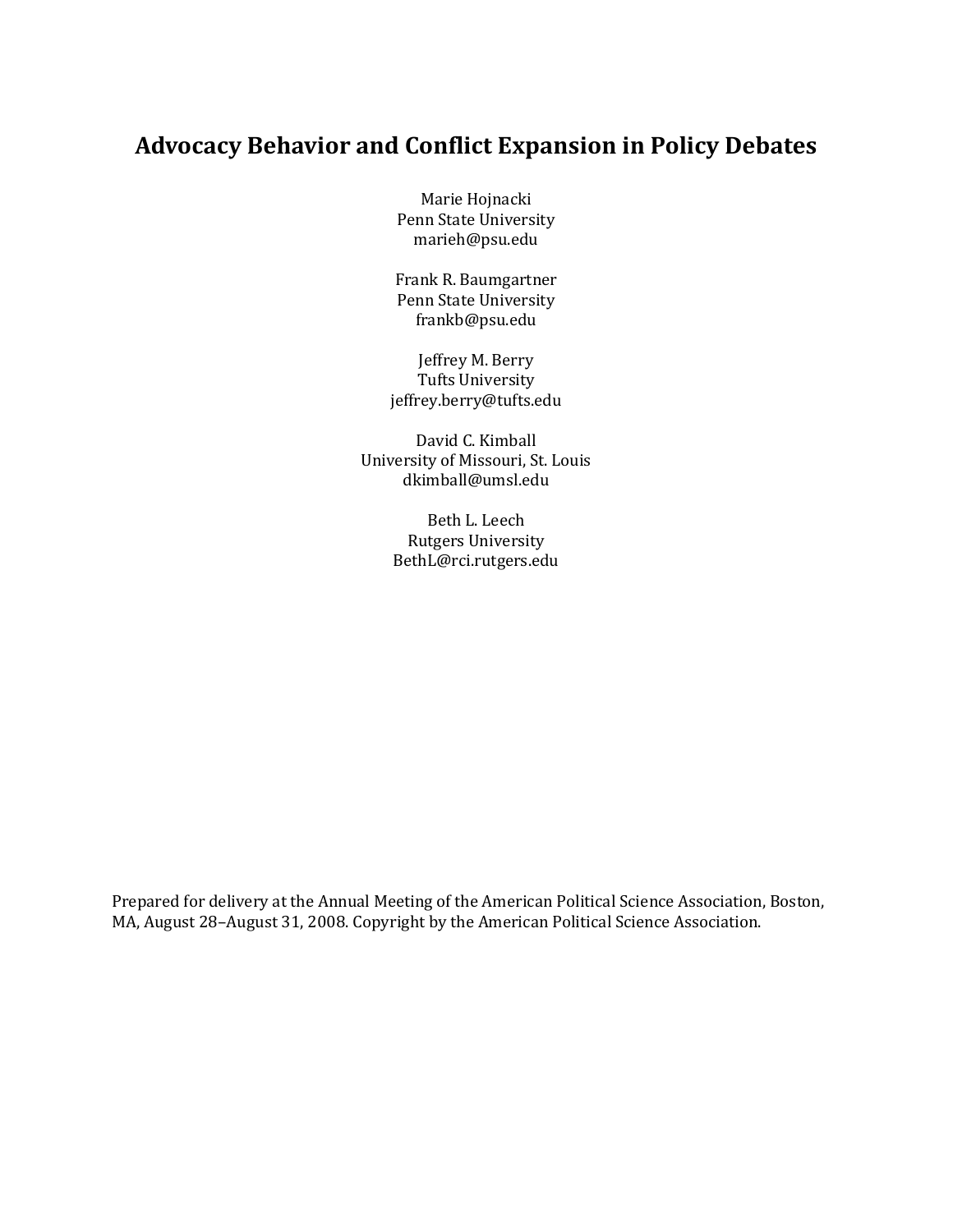In a forthcoming manuscript (Baumgartner, et al. , forthcoming), my collaborators and I examine how advocates work to protect or advance their policy goals in an effort to explain who is most often successful, who is not, and why. One of the central observations that we make is that status quo supporters behave very differently from those who challenge the status quo. Challengers perceive different opposition and impediments to their success, they make different arguments, and they tend to be more active than supporters of the status quo. In general, status quo defenders have an advantage over challengers because policy change is difficult to accomplish and at any one time there is unlikely to be sufficient momentum and governmental support for change. Thus, defenders act to keep the conflict contained and to minimize attention to the issue, whereas challengers seek to expand the conflict and to gather support from important government allies.

But given that our understanding of how advocates behave is rooted in our expectations about how conflict expansion facilitates or impedes their abilities to achieve their goals, it is reasonable to ask whether the advocacy process is different when conflict has expanded. In other words, if the level of conflict surrounding an issue shapes both defenders' and challengers' prospects for success in the ways that Schattschneider and other scholars have described, we have reason to expect that advocates would behave differently once conflict had expanded and the context was more favorable to challenging the status quo. Our goal in this paper is to examine the patterns of behavior among status quo defenders and challengers when conflict has expanded, and to compare these patterns to both groups' behavior on issues with less expansive conflict. First, though, we offer a brief description of our project and data, and an overview of our findings regarding the advocacy behavior of status quo defenders and challengers.

## **Our Project and Data**

In order to investigate how the policy process works and who prevails and why, we conducted more than 300 interviews with Washington, DC-based policy advocates (e.g., representatives of organized interests, congressional staff, agency personnel) active on 98 randomly selected policy issues. We identified our issues and conducted our interviews over the last two years of the Clinton administration (1999-2000) and the first two years of the George W. Bush administration (2001-2002). Through these interviews and by searching systematically through publicly available documents we were able to map out the constellation of government officials and organized interests mobilized on a given issue, and, through follow-up telephone interviews and by monitoring news and official web sites for four years after our initial interviews, we were able to find out who got what they wanted and who did not.

The issues included in the study were identified by a set of organizational advocates who we call *issue identifiers*. These issue identifiers were selected at random from the list of organized interests that registered to lobby Congress in 1996, the last year for which these registration data were compiled in a usable format at the time we began the data collection (see Baumgartner and Leech 1999). During the interviews, the issue identifier was asked to select the most recent issue he or she had spent time on, and to describe what he or she had done and what the organization was trying to accomplish on the issue. Interviewees also were asked to narrate the appeals and arguments they make when they speak with others about the issue, to specify with whom they are talking about the issue, to describe the type of opposition they face, and to provide a variety of other information about their organizations.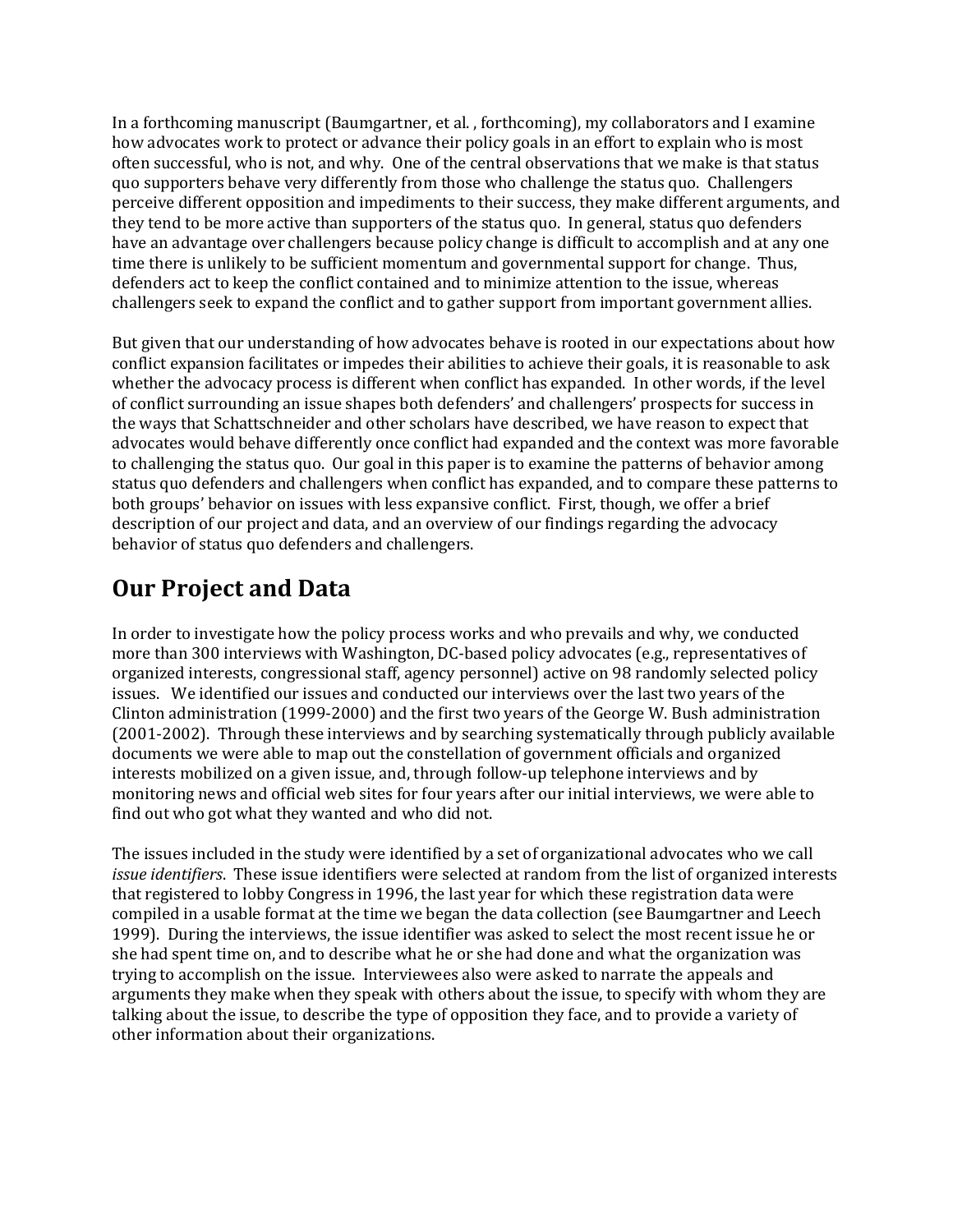During our interviews we asked our respondents to identify the major players on each side of the debate. This typically elicited a list of government officials and other outside advocates who shared the goals of the advocate we interviewed, and a set of actors in opposition. Sometimes there were others mentioned as well, sets of actors who were not necessarily opposed to what the advocate was trying to accomplish, but were seeking another outcome nonetheless. A "side" is defined as a set of actors who share a policy goal. Note that these actors may or may not be working together; we call them a side if they seek the same outcome even if they do not coordinate their activities.

We identified 214 "sides" over our 98 issues. We attempted to interview a leading representative from each side on the issue, and in each interview we continued to ask the same questions about who was involved. After two or three interviews and after perusing documents related to the case, we usually had a full understanding of the issue and further interviews typically added no new actors to our list. The number of sides per issue ranges from just one to seven but typically is just two: one side seeking some particular type of change to the existing policy and another side seeking to protect the status quo. The number of advocates on each side is determined by our count of "major players." We defined a major player as an advocate mentioned by others (or, occasionally, who was revealed through our subsequent documentary searches) as playing a prominent and important role in the debate. The number of major players per side ranges from just one to over fifty, but is typically in the single-digits. Overall, we identified 2,221 advocates across our 98 cases, for an average of 23 actors per case. Note that to be included in a side a major actor must be actively supporting the goals of that side; that is, they must be actively advocating either the retention of the status quo or some policy change. Government decision-makers who play a neutral role but who may be the object of considerable lobbying by others are not included even though they may have come up many times in our interviews.

For every issue side that we identified, we determined whether it was supportive of or opposed to the status quo policy. The status quo was defined in one of two ways, depending on whether the policy issue in question was legislative or regulatory. The status quo for legislative matters was defined as the policy in existence prior to the start of the session of Congress in which the issue was identified. For regulatory issues, the status quo was represented by the policy in place at the start of the calendar year in which the issue was identified. Sides that sought to change the status quo policy – regardless of whether or not they proposed a clear alternative to it – were classified as status quo challengers. Overall, 81 (37.9%) of our 214 perspectives are status quo supporters and 133 (62.2%) are challengers.

## **The Advocacy Behavior of Status Quo Supporters and Challengers**

These data allow us to investigate systematically across a random sample of issues how variables such as advocates' resources, their goals, elections, and the nature of the issues themselves (e.g., their salience, their impact on the federal budget) affect advocates' behavior and their efforts to affect public policy, as well as the extent of their success in getting what they want. Here, we offer an overview of our findings regarding the advocacy behavior of status quo defenders and challengers, and their perceptions of the context in which they actively pursue their goals. One important element of that context involves the difficulties or hurdles advocates encounter in achieving their objectives. Advocates' responses to our inquiries about these difficulties included references to organizational adversaries and members of Congress who had taken opposing public positions on the issue; the financial cost of achieving an objective; difficulties convincing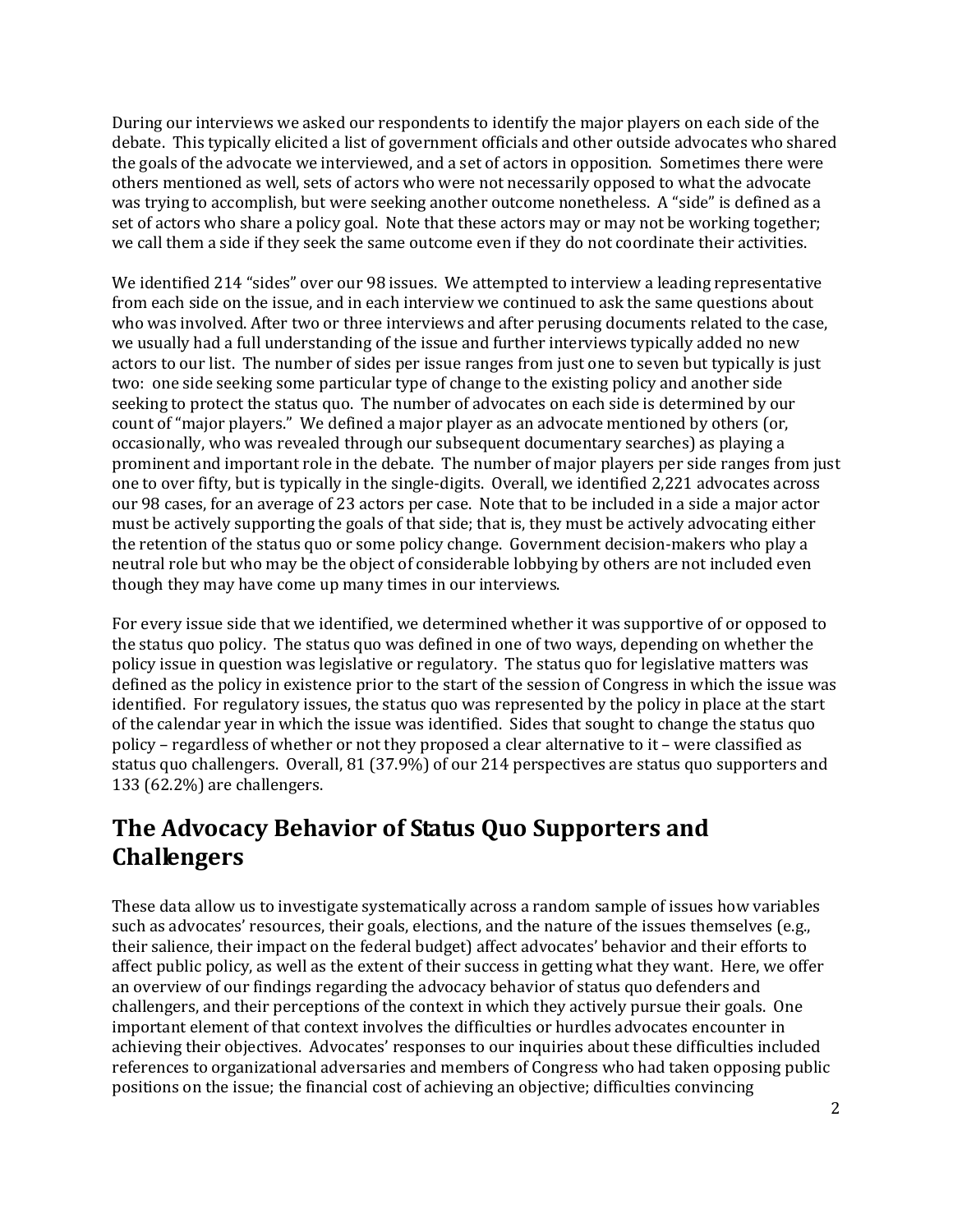organizations to devote time and effort to an issue; and a lack of a suitable vehicle to translate a measure into law. We categorized these responses in terms of whether they referenced active opposition (realized or expected) from various sources; indifference or inattention from those same set of sources; or one of eight obstacles (cost or budgetary concerns; insufficient or inappropriate data; divisiveness among allies; a stigmatized target population; disputes about the appropriate venue or jurisdiction for an issue; legislative logistics; electoral politics; and partisan or ideological concerns). Figure 1 aggregates the responses we received to show the proportion of sides across our 98 issues that cite active opposition or a lack of interest from at least one of the following sources: members of Congress, members of the congressional leadership, executive branch officials or agency personnel, and/or organized interests. Figure 1 also presents the proportion of sides that mentioned at least one obstacle.

#### (Insert Figure 1 about here)

Most broadly, the ubiquitous reports of organizational opposition combined with the lack of attention and presence of obstacles noted by many status quo challengers underscore just how different the process of advocacy is for those who seek to change and those who defend current policy. Although sides supporting the status quo are almost certain to experience active opposition -- over 90 percent of these sides cite active opponents as impeding their ability to achieve their policy goals -- only 17 percent mention a lack of support or attention from government decision makers or groups as posing difficulties and fewer than a third report obstacles of any kind. Status quo challengers also are quite likely to mention active opposition as a hurdle to achieving their policy goals but unlike status quo supporters, a sizable proportion of those sides seeking change (26 percent) encounter no active opposition to their policy goals. Moreover, more than a third of the sides challenging current policy note that inattention or a lack of support from organized interests and government decision makers have adversely affected their chances for policy success, and more than half cite other obstacles.

As shown in Table 1, sides that are engaged in challenging the status quo appear to respond to the organized opposition and lack of attention they encounter by being more active than those sides who are defending the status quo. In the course of our interviews we asked each respondent about the various lobbying tactics they used in the case at hand, probing to elicit a complete list of their actions, which we later coded into categories so that we could compare across interviews. Table 1 shows the distribution of responses regarding the tactics that were used by the sides we interviewed.<sup>1</sup>

### (Insert Table 1 about here)

For each tactic, we show the percentage of sides using it, separately for those defending and challenging the status quo. The last column shows the percentage use of the tactic across all sides. Most notable are the wide range of tactics used and the high frequency with which advocates on all

 $\overline{a}$ 

<sup>&</sup>lt;sup>1</sup>The 155 sides we present here exclude any sides whose membership was made up solely of government officials as well as those sides for which we have no interviews with non-government actors. Analyses of tactics is limited to outside organizations because, with few exceptions (e.g., coalition participation), the tactics used by government officials were different from those used by outside organizations. For example, among congressional advocates, the use of "Dear Colleague" letters is quite common. Here we present only those tactics that were mentioned by at least 30 percent of all sides.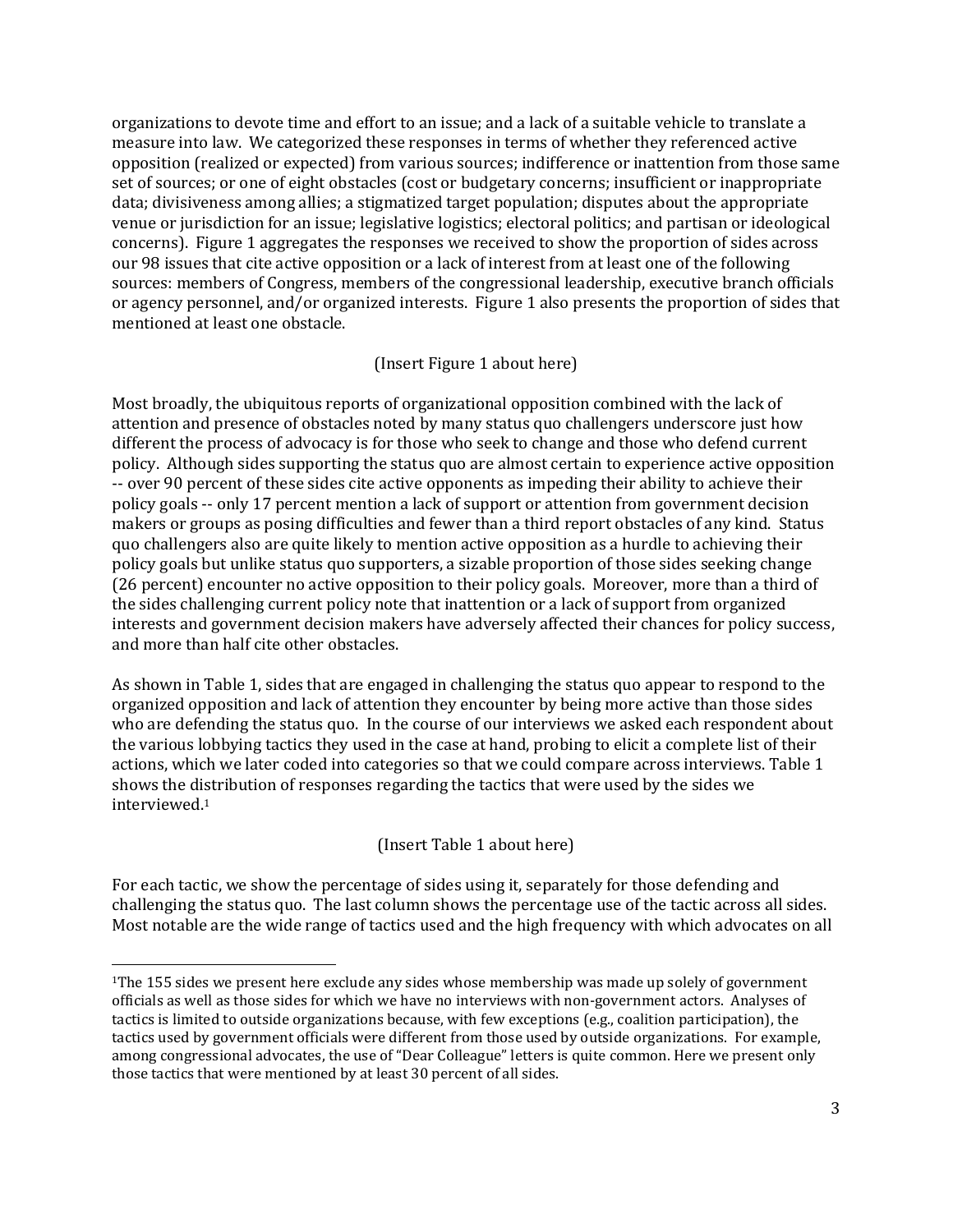sides work with congressional staff, members, and legislative allies in general. Over three-quarters work through personal contacts with rank-and-file members of Congress and their staffs. More than two-thirds work with legislative allies, over sixty percent report disseminating policy research, and over fifty percent make contact with committee or subcommittee members from both parties, as well as with committee or subcommittee leaders from the majority. In sum, lobbyists place a priority on working closely with their legislative allies and nurturing contacts with those in gatekeeping positions. They also keep in close contact with their own membership, with just under half of all advocates mentioning mobilizing their own mass membership.

Although personal contact with rank-and-file members of Congress and their staffs is the most common means of advocacy for both status quo defenders and challengers alike, the relative use of this tactic is quite different for these two sets of advocates. Indeed, the data show that it is unusual for a side challenging the status quo *not* to contact members of Congress and/or their staff—85.3 percent of challengers reported working in this way on the particular issue of concern. For status quo defenders, personal contact of rank-and-file members/staff is common but 27 percent do not bother even with this. (This difference, 85.3 to 73.3 percent, is statistically significant.)<sup>2</sup> A similar story can be told about work with the entire range of legislative allies. Over three-fourths of the sides challenging the status quo engage in this form of activity whereas just under 60 percent of the sides defending the status quo do so (a statistically significant difference). Defenders of the status quo do not usually need to engage in explicit campaigns to build support for their preferences. Their basic preference is current policy and they are well aware of the hurdles that must be overcome by others to bring a shift to that center of political gravity. These distinctions between status quo challengers and defenders are apparent through other patterns of tactic usage that are presented in Table 1. For example, status quo challengers are much more likely than defenders to work with committee and subcommittee members from the minority party in Congress (a statistically significant difference between 60.0 versus 43.3 percent, respectively); and challengers are more than twice as likely as defenders of the status quo to draft legislative language (a statistically significant difference between 48.4 versus 23.3 percent, respectively).

In fact, the overall message that emerges from Table 1 is that defenders of the status quo are less likely than challengers to report activity. The only specific activities that status quo defenders engage in more often than challengers are disseminating research, testifying before congressional committees , and contacting agency officials. Status quo defenders may use research reports to sow doubt about policy proposals, thereby augmenting the arguments they make about the unintended consequences, cost, and/or feasibility of proposed policy changes (see below). Similarly, the distribution of research on a given topic, where the advocate is not proposing any change to current policy, may be a useful mechanism for lobbyists to maintain regular contact with government policymakers with whom they generally agree and with whom they want to maintain close ties. The research need not be offered in conjunction with a specific issue debate. A new report offers an excuse to stop by a key congressional office, and spend time with a top aide exchanging intelligence and gossip about the issue. Similarly, these status quo defenders are active in working with agency officials, presumably discussing pending regulatory action, possible legislative changes, or new research.

<sup>&</sup>lt;sup>2</sup> The difference we observe is certainly underestimated. Our research approach excluded any status quo defenders who felt there was so little threat to their interests that they never even mobilized. If we were to include those "potential sides" we would find that activity defending the status quo was even lower.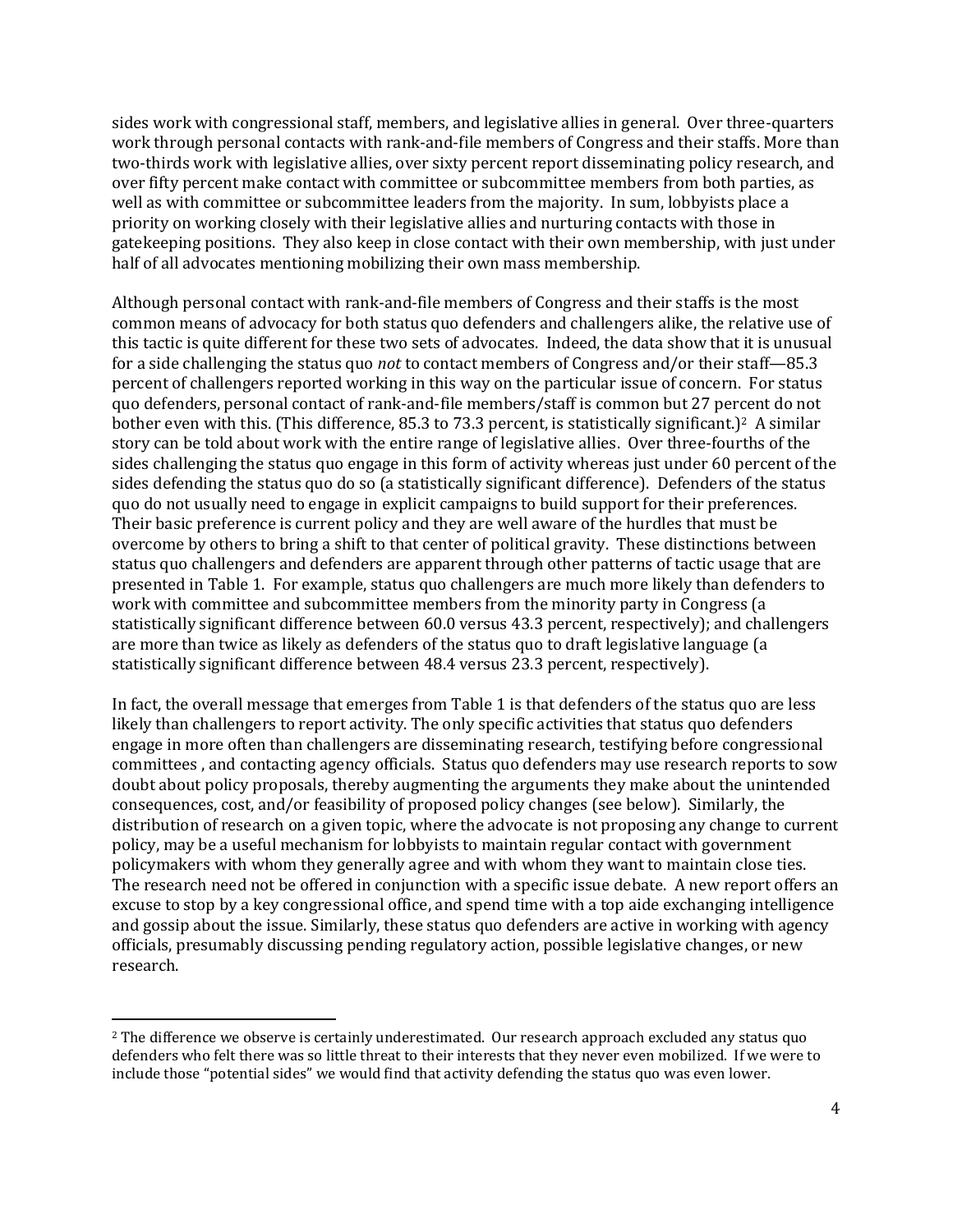This pattern of activity illustrates one of the advantages accruing to advocates of the status quo they can husband their resources, allocating them to those issues on the front burner. More often than not, they need not respond to the activities undertaken by challengers. To be sure, they must be attentive to efforts to change policies they support. But this requires only that they monitor the activity of other advocates and gauge whether the climate appears ripe for change. Unless there is a sense that some idea or proposal is gaining momentum, the defenders of the status quo need not act. These findings for status quo defenders are consistent with Heinz and colleagues' (1993) emphasis on the importance to lobbyists generally of "monitoring." It seems clear that those protecting the status quo remain prepared to act without necessarily having to do anything.

In Tables 2 and 3, we turn from advocacy tactics to the arguments the sides use to justify and promote the policies they prefer. In Table 2, we aggregate the arguments that were mentioned during our interviews with advocates into categories that reflect some of the major themes we uncovered in a more detailed analysis of advocates' use of argumentation: doubt and uncertainty; optimism; increased costs; decreased costs; and prudence.<sup>3</sup>

#### (Insert Table 2 about here)

From one vantage point, there is a good deal of similarity between challengers and defenders of the status quo that is evident in Table 2. Namely, both the relative use of arguments that underscore the costs that will result if their opponents' policy preferences are adopted and the arguments that raise doubts or uncertainty about the preferred policy of the opposing side are similar for both supporters of and challengers to the status quo. But there are far more substantial differences between status quo challengers and defenders in the use of the remaining categories of arguments. Claims about the cost reductions that would result from the preferred policy options are more than three times more likely to be made by challengers, a difference that is statistically significant. Other significant differences between status quo challengers and defenders are observed in terms of the level of optimism that pervades their claims and their tendencies to emphasize the relative prudence of the policy they support. As Table 2 indicates, status quo challengers are much more likely than status quo defenders to emphasize what is positive about their policy preferences, and challengers are also more likely to emphasize the prudent or incremental nature of the policy changes they seek.

Taken together, the similarities and differences observed between the two sets of advocates help to illustrate yet another way in which defenders have a relative advantage. Defending sides have it a bit easier than challengers in that they can raise doubts and cost concerns about the policy alternatives proposed and not necessarily have to justify what is positive about the status quo. The status quo, even if somewhat unpopular, is a known commodity with relatively well known effects and implications. So while challengers may mimic defenders in attempting to cast doubt on the workability of the status quo and its expense, challengers also have the burden of making a positive

 $3$ See Baumgartner, et al. (forthcoming). Chapter 7 offers an analysis of argument use, and the appendix provides a complete list of the arguments that were coded. For the information in Tables 2 and 3, we examined the arguments made by actors associated with each side. If one or more of the actors associated with a side makes a particular type of argument, we consider the side as having made that type of argument. We do not have arguments for all 214 sides because we did not seek or could not obtain interviews with representatives of 42 perspectives, many of which were very small. The analysis reported here is based on a total of 315 interviews across 172 sides.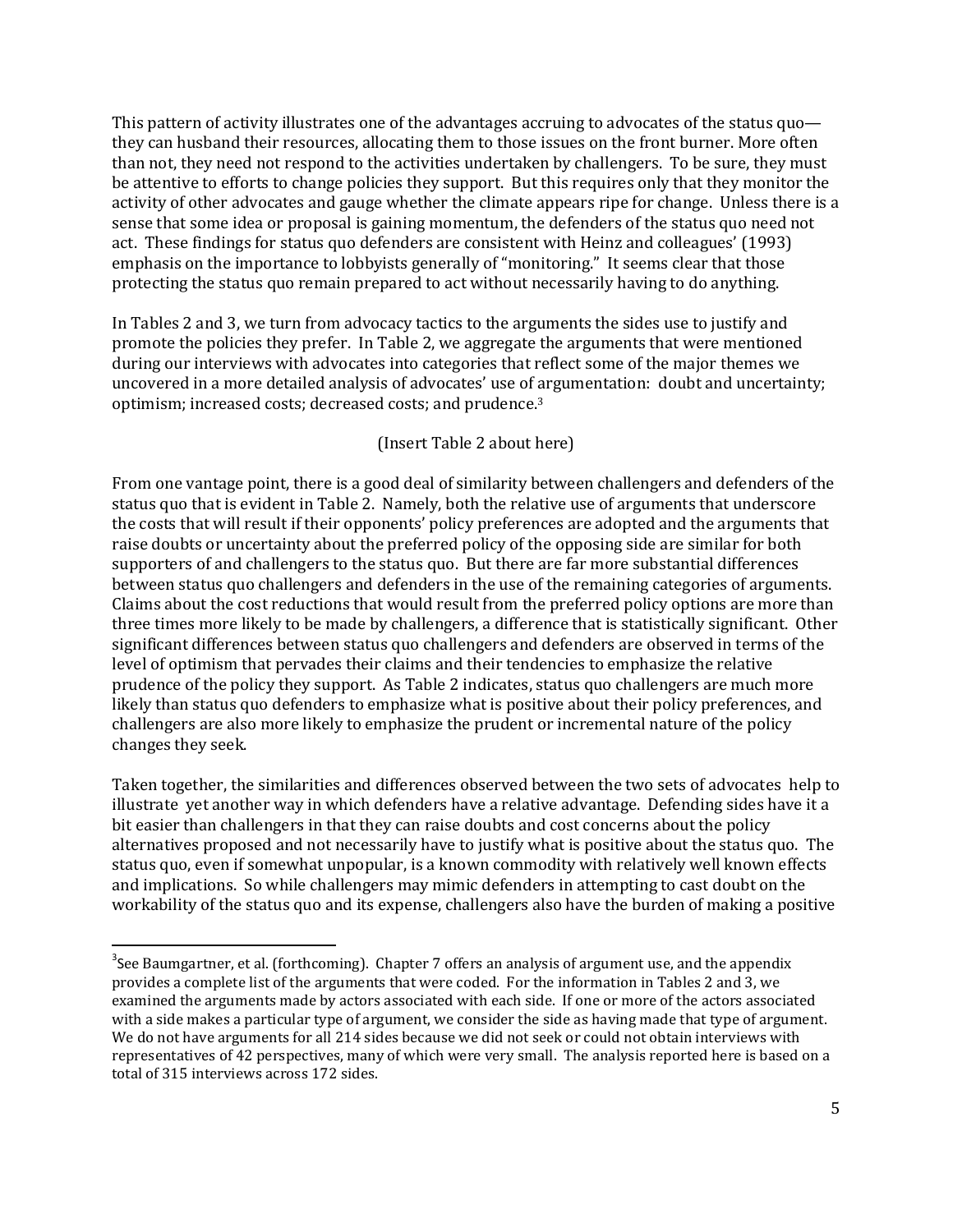case for their preferred policy as something that should replace the status quo. Thus, challengers offer optimistic assessments of the policy alternatives they prefer, they talk about cost savings, and they underscore the relative shrewdness of forgoing the status quo for what they have on offer. A tall task relative to that faced by the status quo defenders.

Table 3 reinforces this view of defenders relative advantage by looking at the tone of the arguments used. In this table, arguments are categorized according to whether they are positive or negative in tone. Positive arguments include: Policy promotes a shared goal, policy is equitable, policy reduces costs to government or to private actors, and policy has some secondary beneficial consequences. Negative arguments include: Policy inhibits shared goals, policy is not equitable, policy imposes costs on government or private actors, policy has some secondary negative consequences, and policy does not work.

#### (Insert Table 3 about here)

Particularly striking in Table 3 is the tendency of both status quo defenders and challengers to "go negative." At least four-fifths of the sides make use of negative claims. Where there is a disparity between challengers and defenders is in terms of their use of positive arguments. Fewer than half of the sides defending the status quo make any positive claim, whereas over 70 percent of the challengers use that type of argument (a statistically significant difference). The bottom rows of Table 3 bring these differences into sharper relief. For status quo defenders, there is a tendency not only to use arguments that are negative in tone but also to use negative arguments exclusively (45.3 percent of all sides defending the status quo). And while few sides of any type rely solely on positive arguments, a majority (61.1 percent) of the status quo challengers mix it up, as it were. These results add to our understanding of the basis of the status quo advantage. Affirming Kahneman and Tversky (1984), losses loom larger than gains in Washington, and defenders of the status quo benefit greatly from raising the prospect of a negative consequence, or otherwise portraying any alternative to the status quo as a risky choice. Students of framing know that a given option or alternative can be portrayed in different ways, so the savvy status quo defender need not explicitly engage in outlining the virtues of the status quo policy. Rather, it is sufficient (and not too terribly difficult) to suggest that certain costs and negative consequences *might* result from a policy option being proposed. Indeed, "… the status quo defines the reference level for all attributes. The advantages of alternative options will then be evaluated as gains and their disadvantages as losses … [and] the decision maker will be biased in terms of retaining the status quo" (Kahneman and Tversky 1984, 348). In short, it is typically not sufficient for challengers to the status quo to say positive things about their new policy; they must also point out the flaws in alternative approaches including the status quo. Status quo defenders, on the other hand, can dwell on their opponents' flaws and may not have to worry about defending the status quo.

Table 4 examines the evidence pertaining to what might be considered the ultimate status quo advantage – policy success. Specifically, Table 4 shows the distribution of policy success achieved by advocates associated with each of 214 sides across our 98 issues.4 The table shows the overall percentage of sides achieving complete success, partial success or failure within a two-year period; the percentages for those who are defending the status quo; and the percentages challenging the status quo.

 $\overline{a}$ 

<sup>4</sup> We collected the outcome data reported here for all 214 sides identified on our issues. This includes the 42 sides for which no representative was interviewed.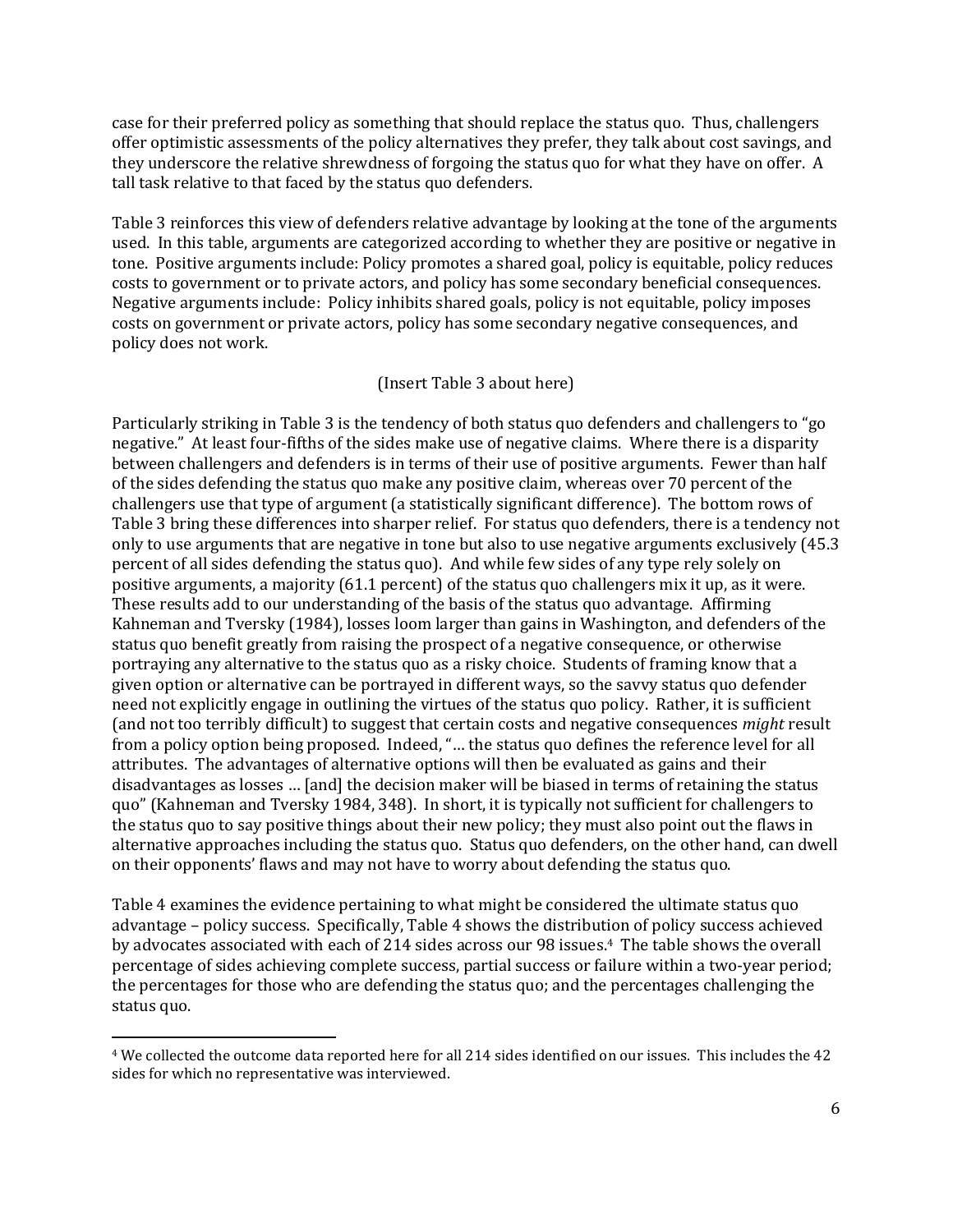### (Insert Table 4 about here)

As the table indicates, the status quo enjoys a decided advantage. Seven out of ten sides that supported the status quo enjoyed complete success after two years. If those achieving partial success are included, over 75 percent of the defending sides can be deemed successful. These levels of success are vastly different from the success rates of status quo challengers. Table 4 shows that fewer than one in five challengers are completely successful in two years, while one in ten achieve some measure of success. Importantly, these differences are not reflective of resource imbalances between challengers and defenders. We found that sides challenging and opposing the status quo were relatively evenly matched in terms of the resources – like staff, money, members – they could bring to an advocacy effort (Baumgartner, et al. forthcoming). Thus, despite the similarities in resources, and the fact that sides challenging the status quo are much more active in promoting their objectives (see Table 1), they typically fail to achieve their goals.<sup>5</sup>

The resilience of the status quo can be attributed to a number of forces. For one, it is quite difficult for those seeking change to attract and maintain the attention of relevant actors in and out of government. Thus, before officials or rival interest groups actively opposing one's goals become a potential problem, the initial hurdle is often just motivating relevant others to pay attention. Parties and partisans have differing priorities, government officials have limited amounts of time, and organizations outside of government cannot attend equally to every matter that potentially touches on their interests. Moreover, shared information is pervasive in diffuse policy communities surrounding each of the issues we investigated. In our interviews, no matter the particular angle that an advocate may have been pushing, all those to whom we spoke recognized certain common facts about the background and justification of the policy in place. While they may have disagreed about the value of various possible changes to the policy, there were few secrets. That is, they were commonly aware, as a group, of the facts and figures associated with the justification for the current policy, various proposals to change it, and research or experiences in states, communities, or foreign countries, suggesting how any policy changes might be implemented. We call this an "information-induced equilibrium." In addition, of course, there are many institutional hurdles in Congress and in government more generally that are intended to slow the process of change. (See Baumgartner, et al. forthcoming, for a much more detailed explanation of the status quo advantage.)

### **A Changed Context? Advocacy Behavior under Conditions of Expanded Conflict**

Given these results, it is difficult to overstate how different the advocacy process is for those who seek to change the status quo, and for those who oppose it. Indeed, because advocates' goals play a critical role in affecting their behavior, it is important to understand precisely the nature of these differences, and to consider their broader implications for our understanding of advocacy. As mentioned above, these differences between challengers to and defenders of the status quo can be understood through the lens of conflict expansion. In particular, defenders cast doubt and lay low because they do not want to attract further attention to an issue that they believe should remain off the public agenda. According to Schattschneider (1960), activity could draw the attention of newly

<sup>5</sup> If we expand the time horizon to four years, the status quo advantage remains in slightly weakened form (73 percent of defenders enjoy at least some success after four years, as do 38 percent of sides challenging the status quo.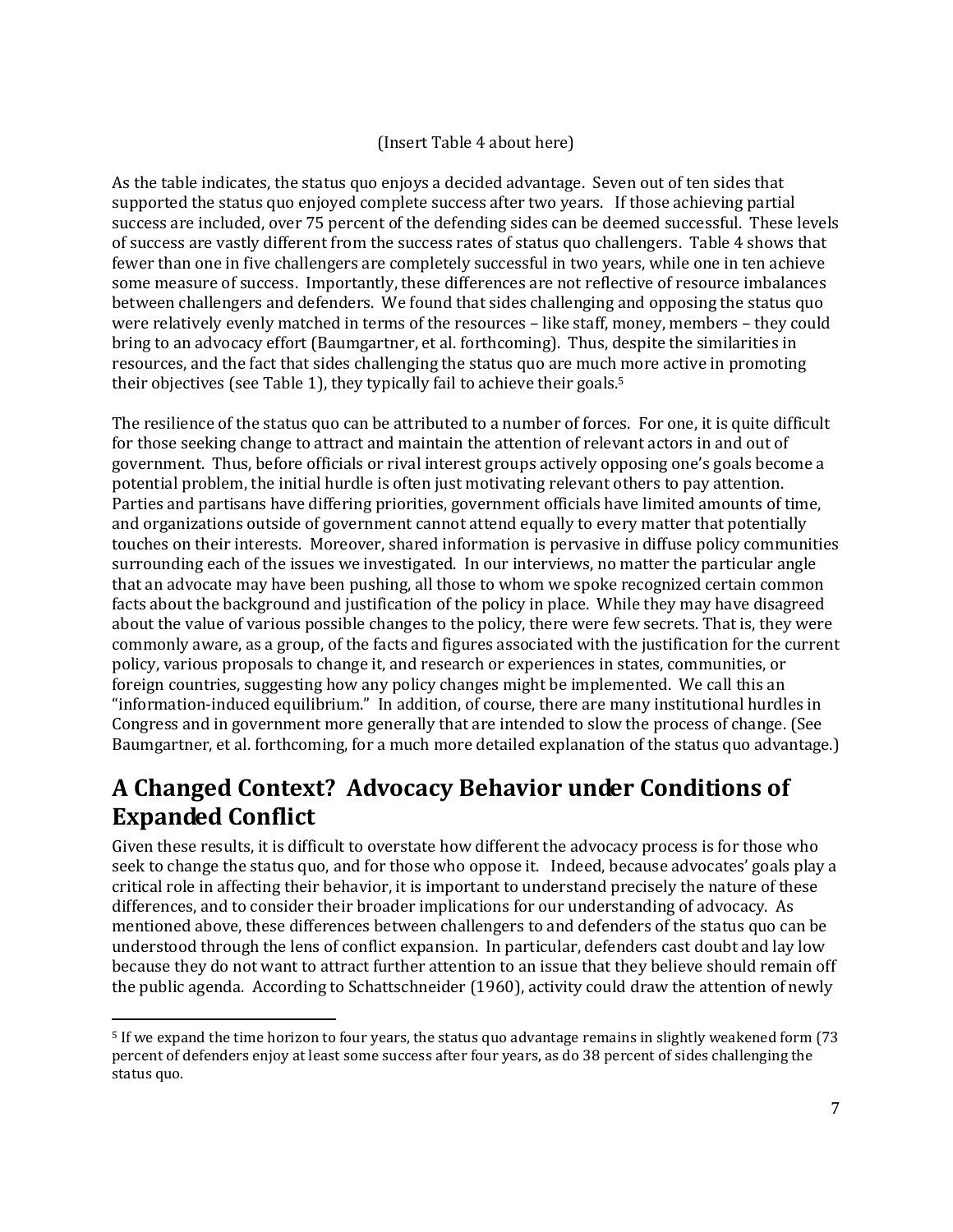interested individuals or groups who potentially could introduce new dimensions of debate or discussion, and also alter the numerical strength of different sides in a conflict. Importantly, the engagement of these new participants is thought to increase the possibility that the status quo definition of an issue becomes open to alternative definitions or understandings, thereby making it possible for others to engage with the issue that previously had escaped their attention. Increased attention, new participants, and alternative understandings introduce uncertainty about the issue and its outcome, precisely the situation a status quo supporter seeks to avoid.

Challengers, of course, are held to have quite the opposite view. Based on both Lipsky's (1968) and Schattschneider's (1960) notions of conflict expansion, advocates who challenge the status quo are hopeful that increased attention will alter the likely outcome of an issue debate, an outcome which would typically favor the status quo. Challengers, then, take action that is directed toward changing the situation in which they find themselves presumably because they expect that a changed context – albeit a more uncertain one -- gives them a better chance of defeating the status quo, or at least of increasing its vulnerability.

Because our understanding of how advocates behave is rooted in our expectations about how conflict expansion facilitates or impedes their abilities to achieve their goals, it is reasonable to ask whether the advocacy process is different once conflict has expanded. In other words, if the level of conflict surrounding an issue shapes both defenders' and challengers' prospects for success in the ways that Schattschneider and other scholars have described, we have reason to expect that advocates would behave differently once conflict had expanded and the context was more favorable to challenging the status quo. Is it the case that the different behaviors we observe among challengers and defenders (as illustrated in the tables above) remain when conflict has expanded? Do we observe the same differences in obstacles and arguments that are shown in Figure 1 and Tables 2 and 3? Are defenders more active on issues that attract more attention than they are when they are attempting to keep conflict private? Given the expectation that conflict expansion is linked to greater uncertainty, we might expect that the observed differences between these groups are less pronounced in situations of more expansive conflict relative to the differences that exist when conflict is less broad. Also, because conflict expansion is presumed to bring a relatively greater diversity of views and voices into the debate, we can ask whether the arguments that are presented by challengers and supporters of the status quo on more conflictual issues are more varied than those offered on less conflcitual issues. If the process of advocacy is indeed different when conflict has expanded, we should see the use of a broader array of arguments in the case of high conflict issues, and less diversity of claims made when conflict is relatively low.

Our goal in this paper is to examine the patterns of behavior among status quo defenders and challengers when conflict has expanded, and to compare these patterns to their behavior on issues with less expansive conflict. By doing so, we will gain some additional leverage on the questions of how conflict expansion shapes the advocacy process, and also of how the changing context surrounding an issue can affect the behavior of advocates with different policy goals.

# **What Constitutes Conflict Expansion?**

One difficulty in studying empirically how advocates behave when conflict has expanded lies in defining what constitutes an issue debate that has a broadened scope of conflict. Indeed, although the scope of conflict is a ubiquitous concept in a broad array of literature, there has been little effort to explicitly define and measure it (for an exception see Salisbury, et al. 1987). Yet from Schattschneider forward, the literature offers a number of different possibilities for defining the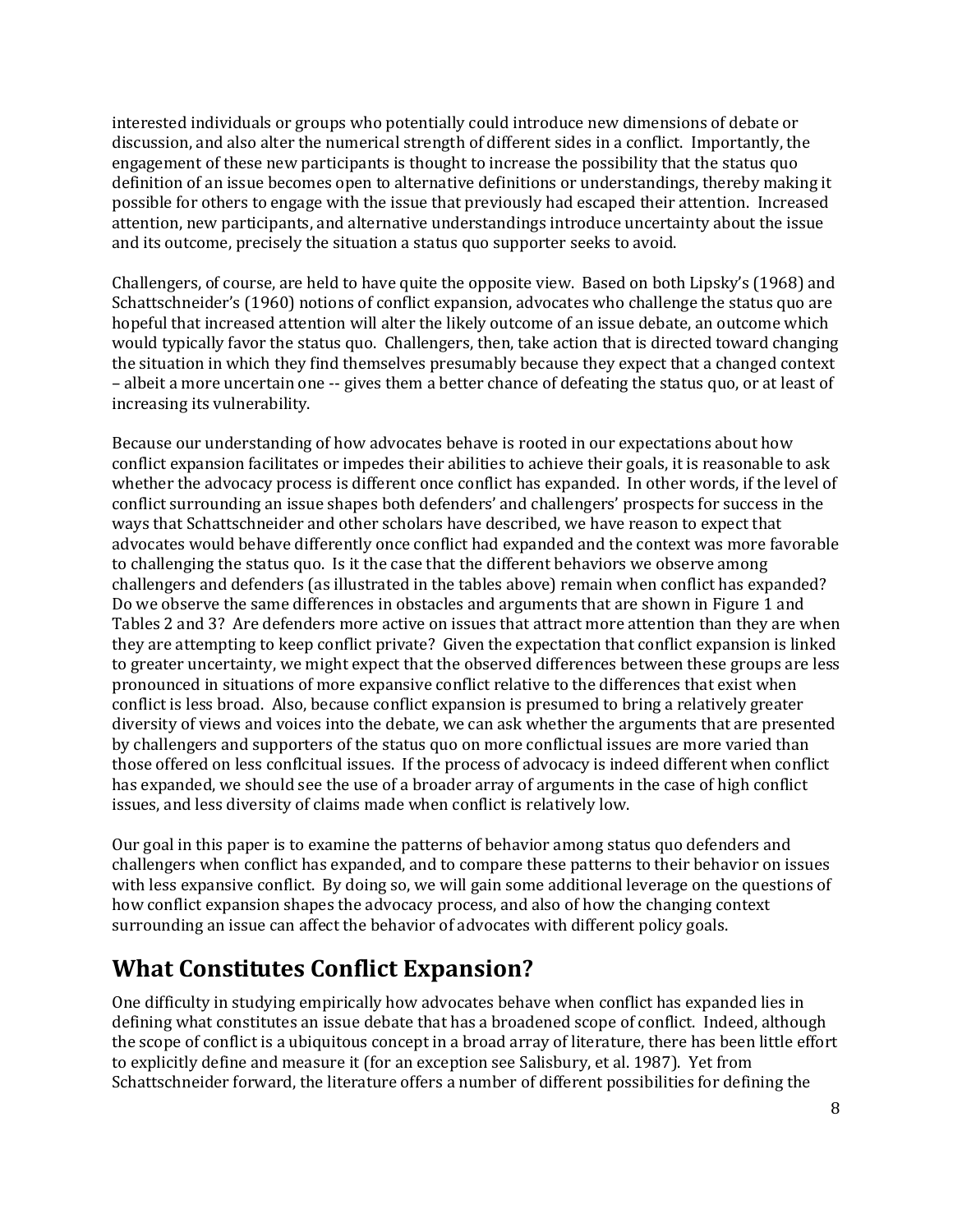scope of a conflict. We focus here on two of the most common indicators that scholars have identified for gauging the scope of a conflict -- the number of participants active on an issue; and an issue's salience.

The mechanism by which participation is linked to the scope of a conflict is fairly straightforward. When the number of participants in a policy debate increases, the level of conflict is presumed to be high, whereas conflict and opposition are presumed to be lower when participants are fewer in number (Baumgartner 1989; Baumgartner and Leech 2001; Browne 1990; Gray and Lowery 1996; West and Loomis 1999). This linkage of participation with conflict has its roots in Schattschneider's (1960) contention about conflict expansion, as well as Lipsky's (1968) claims about the successful use of protest by "powerless" groups. According to both Schattschneider and Lipsky, interests that are on the losing side of a debate could benefit by attracting additional participants, thus expanding conflict and altering the stakes in the debate. If new participants join the debate or begin to pay attention to it, advocates engaged in that debate are relatively more likely to encounter opposition to their preferences, thereby increasing uncertainty about the outcome of the debate. High levels of participation also are assumed (at least implicitly) to produce policy debates in which more voices are heard and more diverse issue perspectives are offered for consideration. In contrast, when few advocates are actively engaged on an issue and new participants are not attracted to it, conflict is contained or "privatized" so that participants face minimal opposition to their policy preferences. <sup>6</sup>

Scholars have examined the number and type of participants active in policy areas or on different policy issues; they have found evidence both of issue areas and issues characterized by conflict (as measured by high/ "broad" participation), and of issues and issue areas where conflict is presumed to be low (because of low/ "niche" participation) (Browne, 1990; Gray and Lowery, 1996; Heinz, et al., 1993; Smith 2000). More recent research has considered how common both niche and broad participation are (Baumgartner and Leech, 2001).

As with participation, the means by which issue salience relates to conflict expansion is fairly simple. As issues become more salient to the public, to actors in government, and to members of the media, they are presumed to be characterized by more expansive conflict. Although conceptually distinct from participation, salience is often linked with participation in scholarly explanations of conflict expansion. Indeed, the lack of a clear distinction between these concepts is apparent in Schattschneider's original explanation of conflict expansion. As explained above, narrow participation is presumed to privatize conflict, whereas broad participation socializes the conflict. In this way, increased participation is presumed to attract more attention to an issue, making it more salient. Thus, when Kollman (1998) describes how outside lobbying is used to expand conflict by influencing salience, he offers as examples cases where group leaders reduce the costs for individuals to engage in collective action. Similarly, others have described how increased participation in an issue debate – especially from a broad array of interests – serves to attract

 $\overline{a}$ 

<sup>6</sup> Empirical studies that attempt to examine how the advocacy efforts of groups or sets of groups are affected by the "strength" of their opponents also rely (at least implicitly) on these ideas about participation and conflict. Organizational opposition is typically measured by the number of opposing groups (Austen-Smith and Wright 1994), dollars of contributions made by opposing groups (Hall and Wayman 1990), or some combination of groups and contributions (Wright 1990).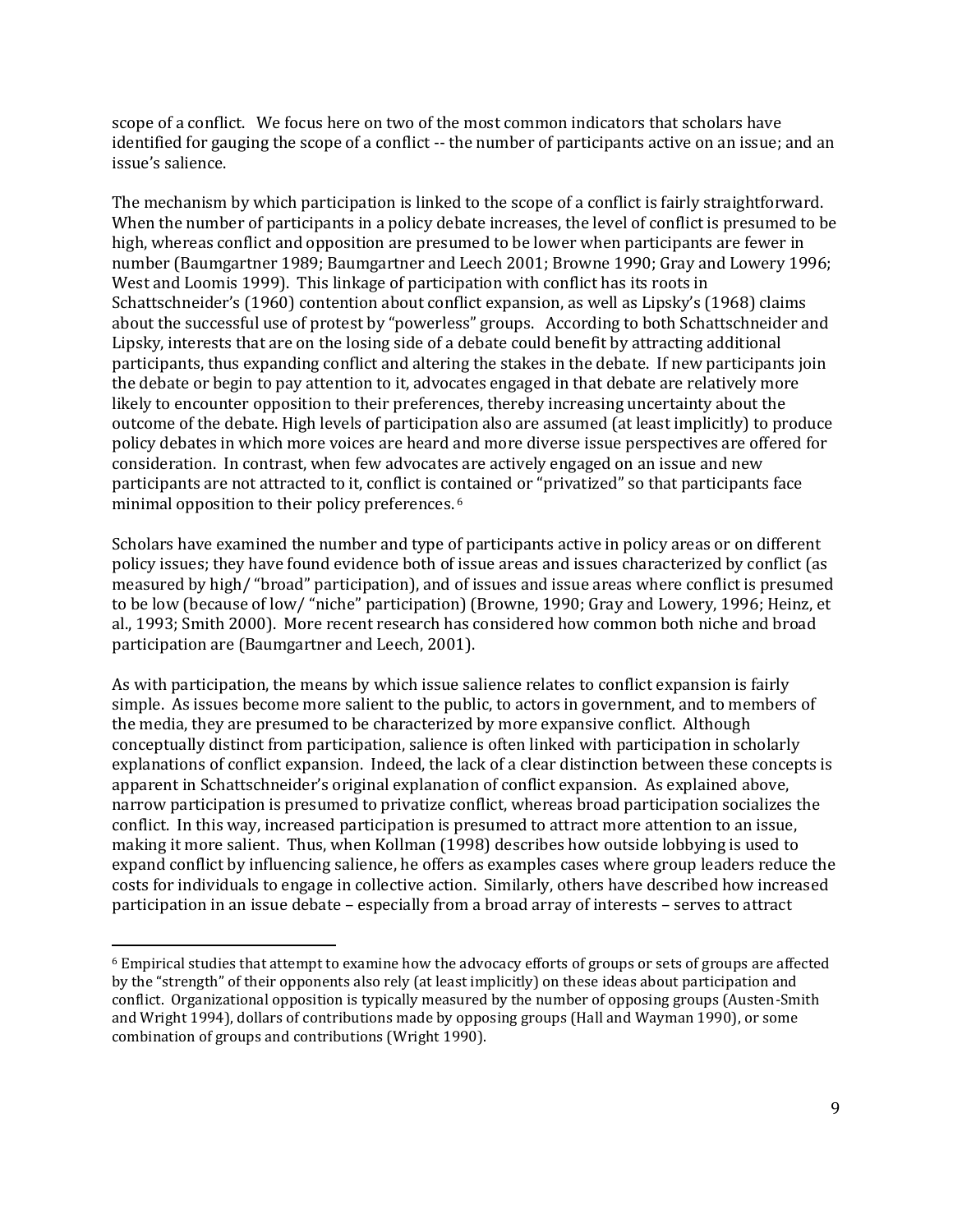further attention from government actors and the media, thereby increasing the salience of the relevant issue (Baumgartner and Jones 1993; Smith 2000).<sup>7</sup>

It would seem, then, that if we want to understand how the advocacy process and advocates' behavior are affected by the expansion of conflict, we could compare advocates behavior on issues with different levels of participation, or compare behavior on issues characterized by different degrees of salience. As just described, the literature strongly supports both concepts as indicators of levels of conflict. But there are reasons as well to raise questions about whether participation and salience are indeed valid indicators of the scope of conflict. Most simply, is it the case that issues attracting a large number of interested participants are characterized by high levels of conflict? Similarly, are issues attracting few participants typically devoid of much conflict? On the first point it is quite possible that a large number of participants might be engaged by an issue because of its broad scope but those participants might not disagree very much about the outcome or the content of the policy. One case in point from our project involves the securing of funding for screening the hearing of newborns. This issue attracted 29 major participants, a large number relative to other issues in our study. Yet there was no active opposition to this issue. To be sure, there were obstacles to the issue moving forward, including cost and the challenges of securing sufficient congressional support to move the issue forward. However, it seems unlikely that this issue is what most scholars have in mind when they think about an issue with a broad scope of conflict. The issue was not partisan, nor was it one in which the public was divided (indeed, most of the public had no idea anyone in or out of government was thinking about this issue). Moreover, the relatively large number of participants came to the issue not through a process whereby a small set of actors who were trying to build momentum for the issue sought to define it in a way that attracted a diverse set of other participants. Rather, when a member of Congress decided (with the help of a few of his constituents) to look into funding for these screenings, he brought together most of the group of 29 major participants in order to talk about how to craft the policy that would provide for such screenings. These participants included various medical and other professional associations who take an interest in hearing issues, as well as groups of advocates for children's issues and policies related to deafness and hearing.

Two other issues from our study illustrate similar limitations in using participation as a proxy for the scope of a conflict. Both issues involve a fairly small number of major participants but relatively high levels of conflict. The first of these relates to whether a repository for spent nuclear fuel would be created at Yucca Mountain and the second pertains to the establishment of federal ergonomics standards. There were only eight major participants working on the nuclear repository issue, and 13 who were dealing with the ergonomics standards. But irrespective of the small number of participants, these issues could be characterized by fairly high levels of conflict. The situation involving Yucca mountain was an issue during both the 2000 and 2004 presidential campaigns; the media devoted considerable attention to the issue; the issue attracted public attention (especially in Nevada); and the fate of nuclear waste at Yucca mountain touched off a regional battle in the Senate, with then minority leader Harry Reid (D-NV) asserting that the repository would never become a reality. Similarly, the issue of ergonomic standards offered a classic battle between

<sup>7</sup>Participation and salience are not necessarily the only ways of tapping the scope of a conflict. In a recent paper, Miller (2007) examines conflict expansion in terms of the number of venues where policy debate is occurring on a single issue.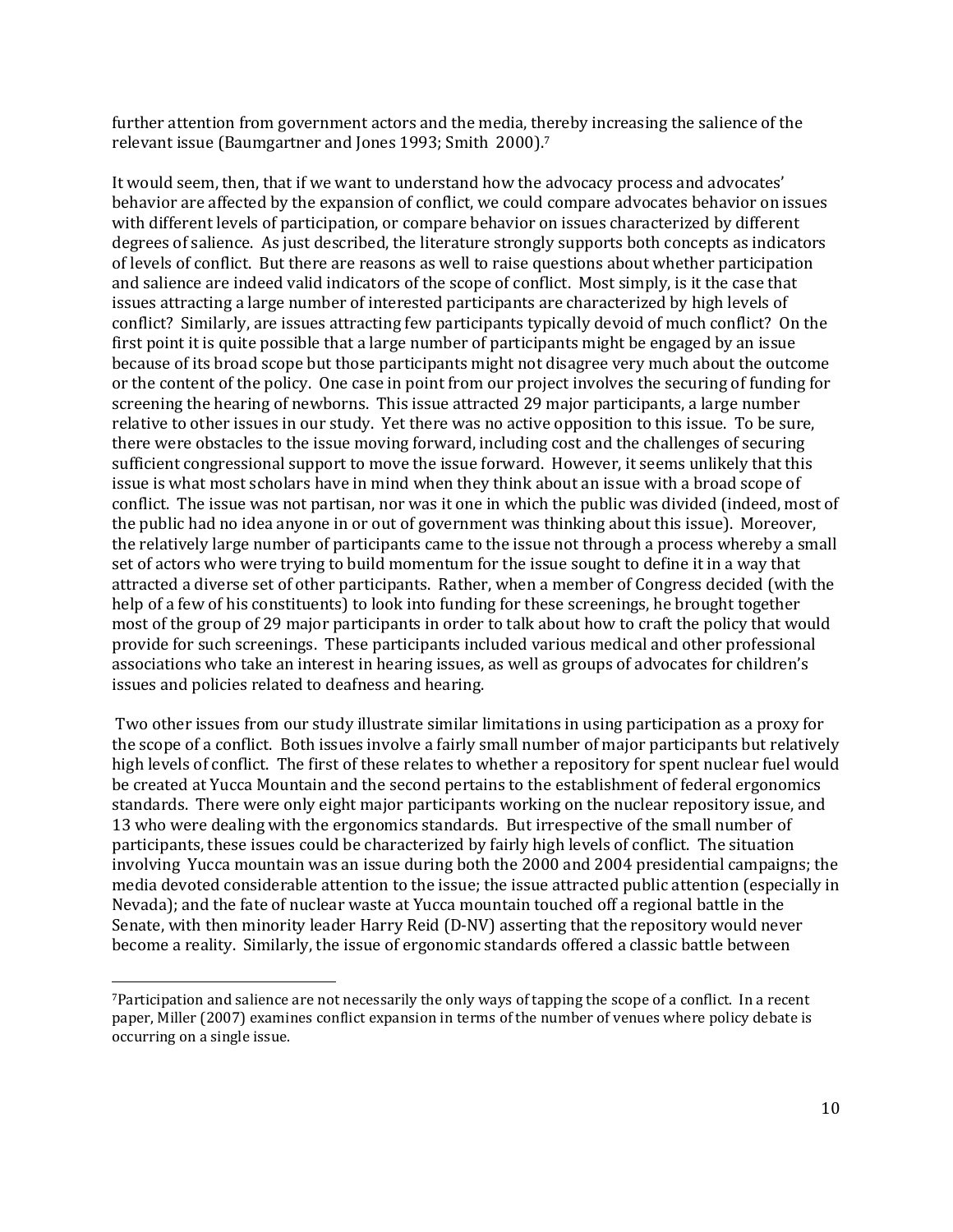business and labor, as well as Republicans and Democrats. Although dealing with repetitive motion injuries may not be as controversial or engaging to most members of the public as is the issue of nuclear waste, the development of ergonomic standards became an issue in the 2000 presidential campaign, thereby attracting some public attention. In short, these low participation issues are hardly low conflict. Thus, the case for using participation as a valid indicator of the scope of a conflict is not terribly strong.

Salience may be more reflective of the scope of a conflict than is participation. To some extent, this is evident in the research mentioned above in which salience is the link between increased participation and conflict. More generally, regardless of how an issue becomes salient (e.g., through events and crises, the priorities of partisans within government), the co-occurrence of high levels of attention and high levels of conflict is probably more common than is the co-occurrence of participation and conflict. Conflict, of some type, is a key variable for determining whether an issue is covered by the media (Gans 1979). In addition, although there are important exceptions, government actors typically accord attention to issues that are characterized by some level of disagreement between the parties, between branches of government, or between other groups of actors with different preferences and priorities. Given the difficulty of securing a spot on the public agenda, it is hard to imagine any issue that could attract a considerable amount of attention and not engender some disagreement about its place on the agenda (relative to other "worthy" problems) or its resolution. Importantly, this tendency to observe issues that can be characterized as both high salience and high conflict may reflect the fact that greater conflict grew out of the increased attention to the issue, or that greater attention was spurred by conflict about the issue and its outcome. We cannot determine what comes first, only that the two concepts are closely interrelated.<sup>8</sup>

The discussion here about the linkage between salience and conflict is not intended to suggest that low salience issues are conflict free. Instead, when issues attract less attention, conflict may be more contained or privatized. For some of our study issues, low levels of conflict simply reflect the fact that opposition to those challenging the status quo has not yet been mobilized. More generally, the conflict-salience association described here and in the literature refers to a very tangible conflict of opposing interests mobilized to participate actively in an issue debate. But conflict need not be as explicit as this. When Salisbury and his collaborators (1987) investigated the conflict structures in four policy domains -- health, energy, labor, and agriculture – they considered the number of active participants and the level of attention to issues in the policy domains. However, they also sought to characterize domain participants' perceptions of the stability of issues and coalitions, and the intensity of partisanship and conflict on domain issues. Although this multidimensional indicator of conflict may have greater validity than salience alone, it is, by its nature, difficult to use when one's objective is simply to classify issues for analysis.

As we describe in more detail below, we can categorize the issues in our study according to the level of attention they were accorded by the media and by government. When we do so, the most salient involve relatively high levels of conflict, and the least salient involve far less. For instance, both the ergonomics and nuclear waste issues mentioned above are classified as high salience according to our measure, and the issue involving hearing screenings for infants was less salient.

<sup>&</sup>lt;sup>8</sup> This point is not clear in the literature. In fact, in much of the work cited here, conflict expands in response to broader participation and attention. We see no evidence of this particular causal chain of events, nor will our data allow us to test this claim.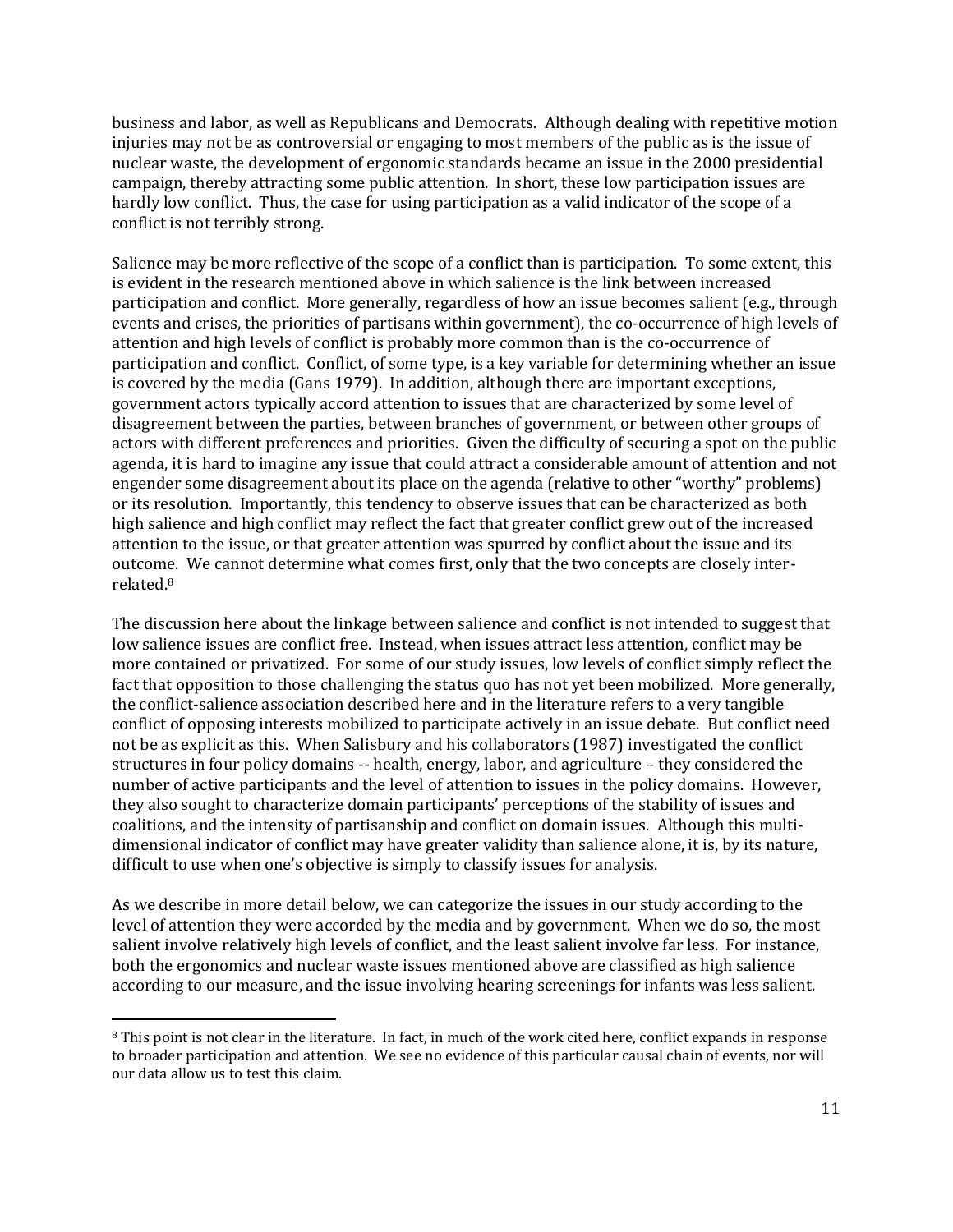### **Observing Status Quo Challengers and Defenders on High Conflict and Low Conflict Issues**

We divided our study issues into three categories, low, medium, and high salience according to whether they were in the lowest, middle, or upper third of the distribution for our measure of salience. That measure is a continuous index based on congressional and media coverage of the issue, with higher values reflecting more public visibility. Consistent with the literature, low levels of salience are understood to reflect situations of minimal, privatized conflict whereas high levels of salience are understood to reflect situations of high conflict.

In order to investigate whether and how status quo challengers and those who support the status quo differ in terms of their perception of obstacles, their use of arguments, and their use of advocacy tactics on both high and low conflict issues, we examine the behavior of those sides that are active on issues that fall into the highest and lowest categories of salience. We ignore, at least for now, sides active on issues characterized by moderate salience. The exclusion of sides active on issues in the middle category is motivated both by an interest in simplifying the data we present below (each table or figure replicates the information shown above for low and for high salience issues), and by less than clear expectations about how challengers and defenders of the status quo will behave on these "middle type" issues. Table 5 lists the issues in our study that are categorized as either low or high salience.

#### [Insert Table 5 about here]

Before proceeding with our analysis, two points merit mention. First, we recognize that our effort to understand how advocates behave in circumstances of less expansive and more expansive conflict is complicated by the fact that we are categorizing issues as having experienced conflict expansion or not when in fact, conflict expansion is an evolving process. We observe only whether an issue has reached a particular level of salience/conflict or not. A second point, related to the first, is that salience and conflict are, of course, endogenous. We mentioned earlier that we cannot determine when salience drives conflict and when conflict affects salience. More broadly, salience and levels of conflict may be affected by other forces such as the actions of policymakers and partisans in government, external events, and advocates' perceptions of the momentum associated with issues. Because of the endogeneity that exists, and our collapsing of what is a process into a single point in time, we must be careful about the inferences we draw from our analysis. Specifically, if we observe advocates behaving differently on low and high salience issues, we cannot know whether the differences are due to the different contexts or whether the behavior that we see is affecting the salience levels we observe. Moreover, there may be other differences between low and high salience issues that are responsible for any differences or similarities we see. We return to these points as relevant in the discussion that follows.

We begin as we did in the first section of the paper with a consideration of how the sides active on our study issues perceive the obstacles that impede their success. Figures 2a and 2b replicate the information we presented in Figure 1 above for, respectively, sides active on low salience issues, and sides active on high salience issues; they show the proportion of sides that cite active opposition or a lack of interest from government or non-government actors, as well as those who cite obstacles to achieving their goals.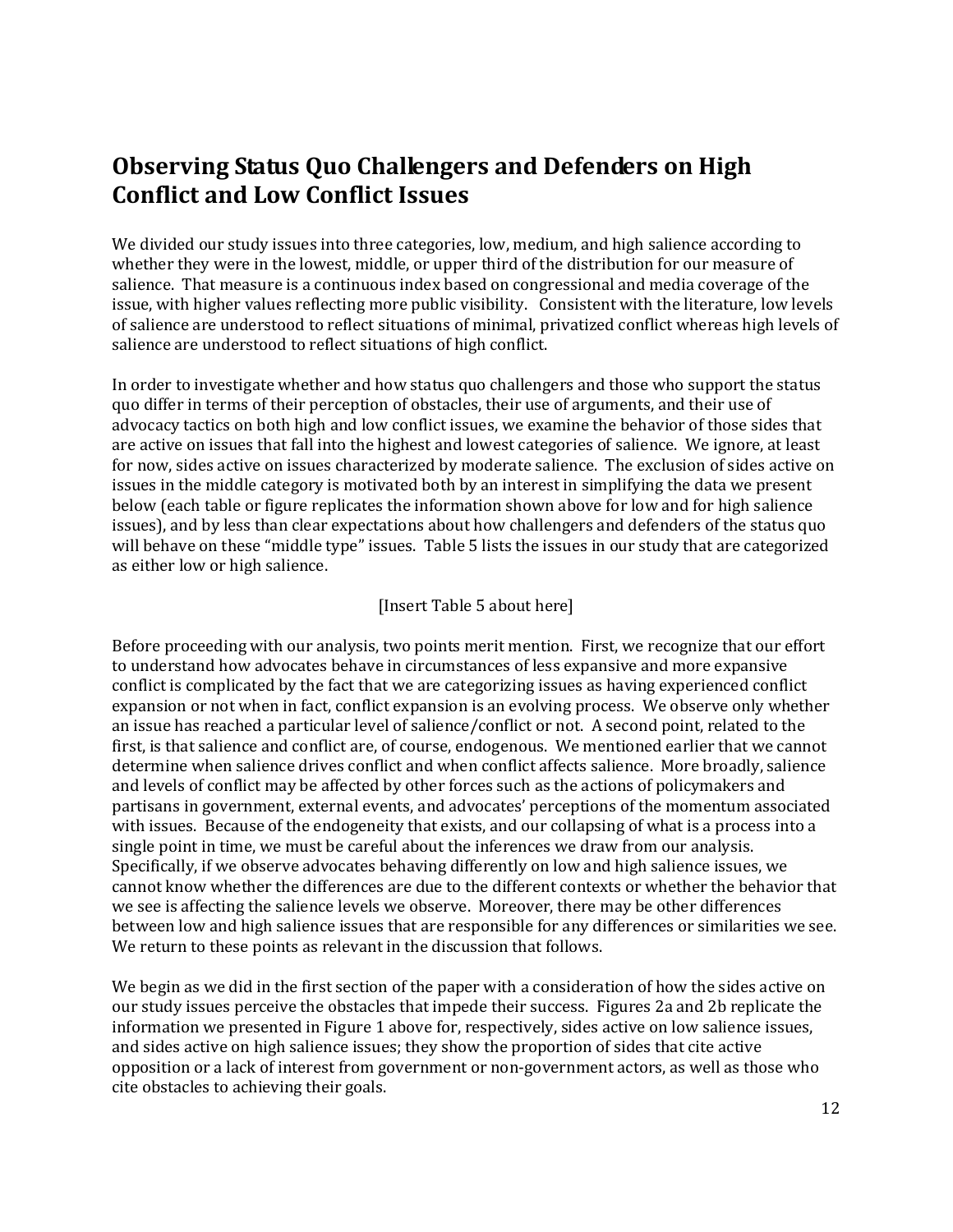#### (Insert Figures 2a and 2b about here)

Overall, the figures reveal fewer differences between supporters and opponents of the status quo on low and high salience issues than we might expect from the literature on the expansion of conflict. On the one hand, there is a smaller difference between status quo defenders and challengers in terms of the active opposition they encounter on high salience (conflict) rather than low salience (conflict) issues. But for both challengers and defenders, on both types of issues, the level of active opposition is quite high. In this way, the 15 percentage point difference between defenders (94 percent reporting active opposition) and challengers (81 percent) on high salience issues does not seem any more reflective of a substantively different context for opposition than does the 24 percentage point difference between defenders and challengers that we observe on low salience issues (94 percent of defenders and 70 percent of challengers report active opposition on low salience issues). Similarly, the relative frequency with which sides challenging the status quo as well as those defending it report obstacles to achieving their objectives is quite similar on low and high salience issues. The biggest difference in opposition that we observe is the extent to which both challengers and defenders cite a lack of attention as an obstacle to their success. For sides challenging the status quo, we see a pattern that we would expect as conflict expands: on high salience issues about a quarter of the sides report insufficient attention from advocates in and out of government as an obstacle to success, whereas about a third of challenging sides on low salience issues report the same difficulty. For sides supportive of the status quo, a lack of attention from relevant organizations and policymakers is a more common problem on issues of greater salience. Although the latter result may seem surprising, it likely reflects the fact that for most defenders active on low salience issues, a lack of attention is not an obstacle. Rather, defenders of the status quo aim to keep the conflict "privatized." On issues of greater salience, it may be the case that defenders – while still preferring to keep conflict in check – realize that they need attention from relevant others in order to stem any momentum that challengers are beginning to generate.

Overall, then, there is some indication that high salience issues do make the situation more difficult for defenders. But, perhaps more important, the data for challengers make plain that while high salience issues put them on somewhat more equal footing with defenders, the challenges they encounter certainly do not disappear. Namely, relative to challengers on low salience issues, challenging sides on high salience issues experience more active opposition (70 versus 81 percent reporting active opposition, respectively). In addition, roughly the same proportions of challenging sides cite obstacles – namely cost and logistics – to achieving their objectives regardless of the salience of an issue (52 percent report obstacles on low salience issues and 48 percent cite mention obstacles on high salience issues). Moreover, while fewer cite a lack of attention as a source of difficulty on high salience issues, it is the case as mentioned above that a quarter of the challenging sides active on high salience issues still have difficulty attracting support from organized interests and members of Congress. Because greater salience alters rather than removes the array of obstacles and opposition that challengers face, there is greater parity between sides with different policy goals on high salience issues but not greater ease or less uncertainty for those challenging the status quo.

In Table 6 we present advocates' tactical responses to issues that engender lesser and greater conflict. Like Table 1, Table 6 shows the percentage of sides using various tactics of advocacy, separately for those defending and challenging the status quo both on low salience and high salience issues. As Table 6 illustrates, on low salience issues, sides defending the status quo are almost always engaged in contacting members of Congress, and in presenting research to members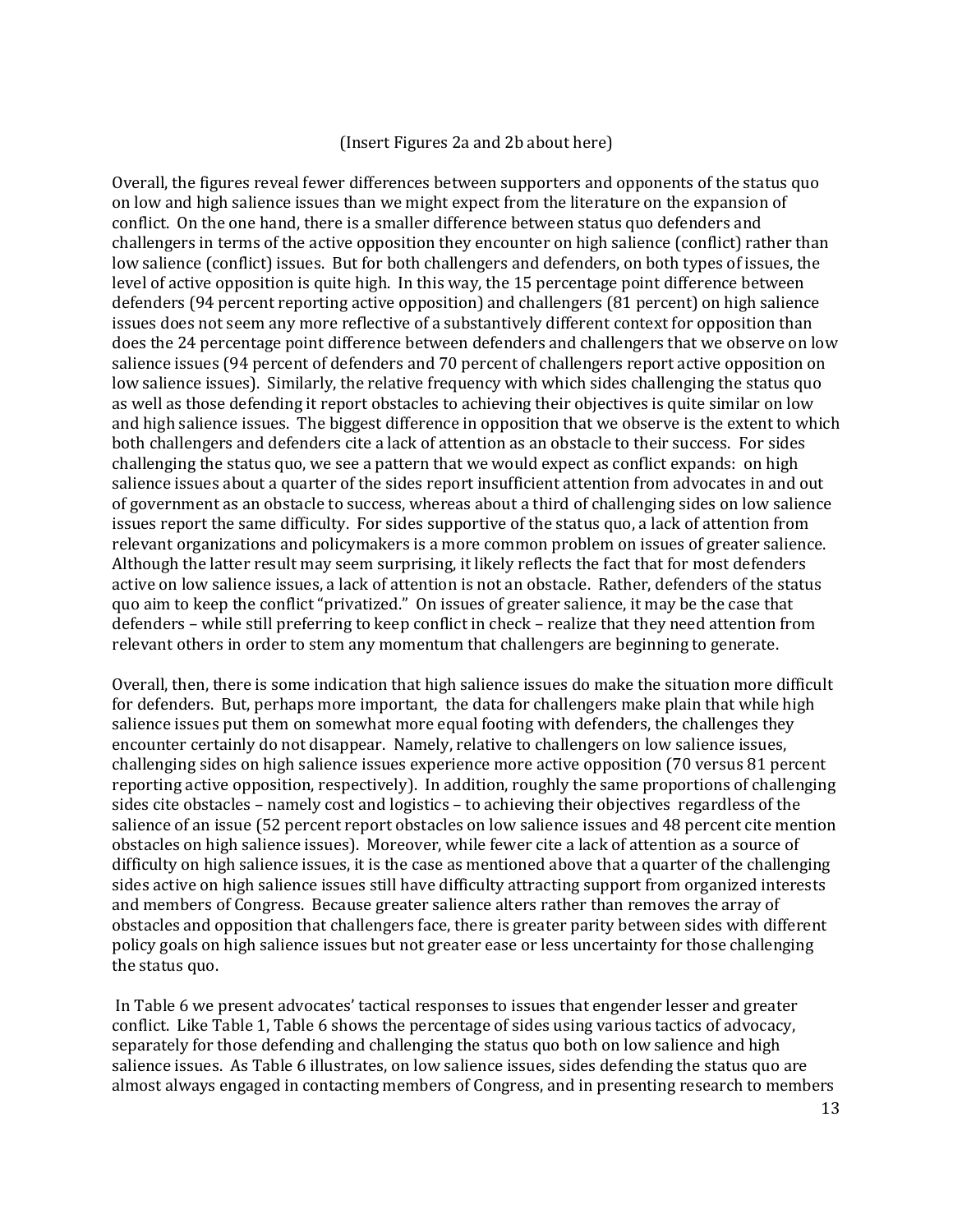and their staff. As noted above, these activities make it possible for status quo defenders to keep track of what is happening on an issue, and to make sure that they are raising questions and concerns in case there ever appears to be real movement toward change. Taking such action allows them to be involved without fully engaging those who are pushing for change. This is in sharp contrast to the sides challenging the status quo. As Table 6 illustrates, at least half of all sides challenging the status quo report making personal contact with members and congressional staff; working with congressional allies; contacting relevant committee members and leaders; disseminating research; and , drafting legislative language. The relatively greater effort of the challenging sides is consistent with the logic of conflict expansion, wherein efforts are made to attract broader attention to their concerns in the hope of building some momentum for change. In fact, as evidence of challengers' awareness of the obstacles they face on these low conflict issues, more than half of the challenging sides engage their membership to take action on these issues. Given that most organizational advocates are aware that the effectiveness of these mobilization efforts may be reduced if they try to activate their supporters on too many issues, this is a fairly high cost means of trying to expand conflict.<sup>9</sup>

#### (Insert Table 6 about here)

When we turn to issues that attract greater governmental and media attention, the pattern of activity for sides challenging the status quo is quite similar to what we see on low salience issues. Challengers engage in a broad array of different activities as they move beyond drawing attention to trying to push their alternatives to the status quo. But for those advocates who are trying to prevent any change from occurring on issues that attract more attention, there is a substantial increase in their level of activity. In fact, when salience on an issue is high, there are only six activities that status quo defenders are much less likely to engage in relative to those challenging the status quo: working with congressional allies; contacting committee and subcommittee members from the minority party; drafting legislative language; hiring consultants to lobby; issuing press releases and holding press conferences; and, mobilizing their membership. On the one hand, it is reasonable that defenders would not attempt to further expand attention to an issue by engaging the press or their members. But on the other hand, it is interesting that as the terrain shifts to one that produces greater uncertainty for those attempting to prevent change, the defenders of the status quo do not completely mimic the actions of those seeking change. Rather, they rely most on the same set of tactics that defenders use on low salience issues, albeit to a greater degree than was the observed on issues attracting less attention. In short, it appears to be the case that even as salience increases, there is an effort by defenders to restrict the extent of attention an issue receives.

The shifting patterns of behavior on low and high salience issues observed among sides that support the status quo also are apparent when we examine the arguments the sides use to promote and protect their interests. For instance, in Table 7, which presents the relative frequency with which both status quo defenders and challengers use different types of arguments on low and high salience issues, we see that on low salience issues status quo defenders primarily make claims that raise doubts about changes to current policy. Some attention is also given to cost increases that will result from change but the emphasis on low salience issues is to cast any policy change as a risky

<sup>9</sup> More puzzling is that over two-fifths of the status quo defenders active on low salience issues report mobilizing their membership. Perhaps this is evidence of evolving conflict on some low salience issues. That is, status quo defenders may be activating their membership in response to a perception of expanding conflct.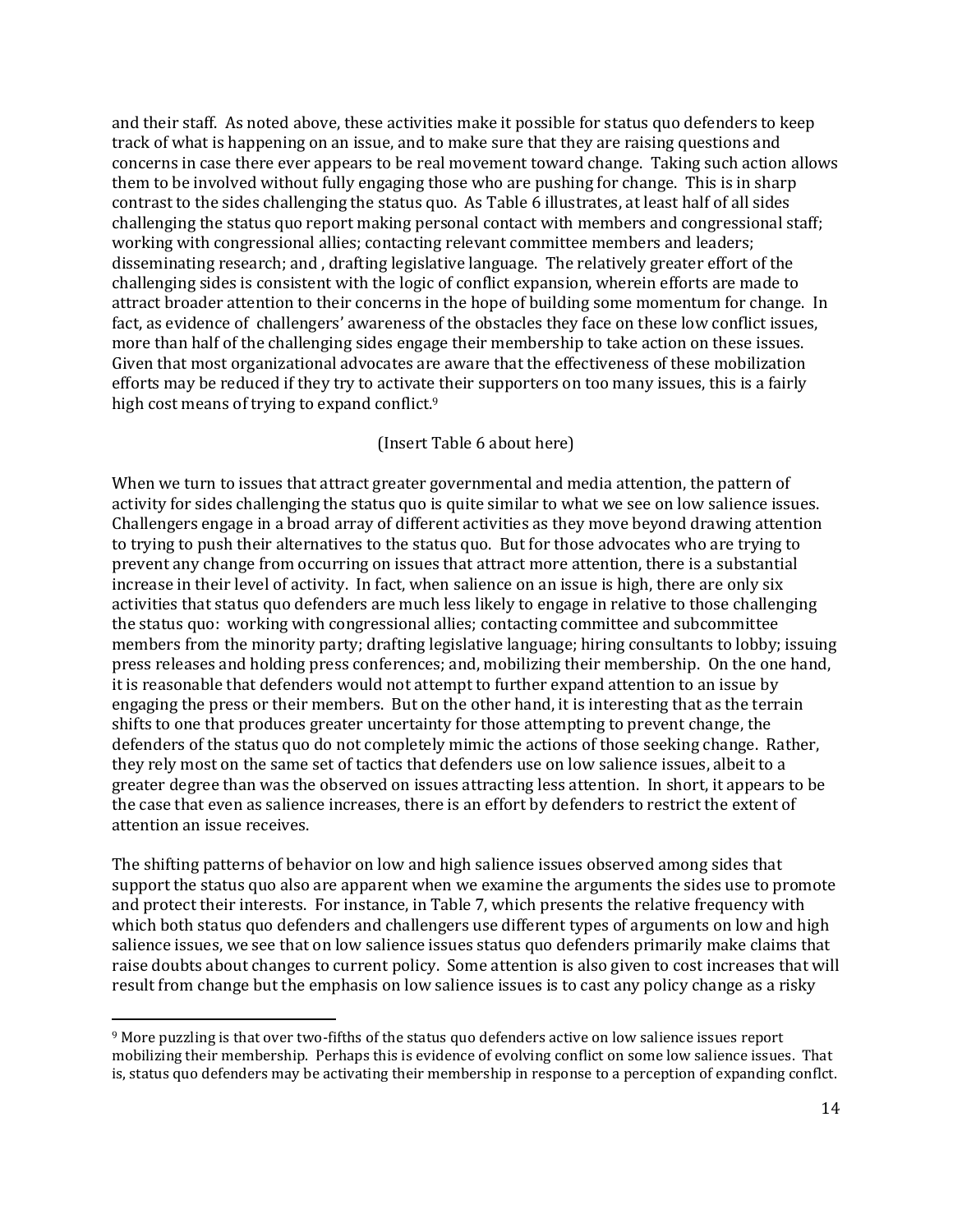prospect. On high salience issues, doubt about and the costs associated with change remain important. But it is also the case that defenders offer optimistic assessments of the status quo. Although defenders are never as optimistic as challengers, they are almost twice as likely to make such claims on high salience issues as they are on issues that attract far less attention.

### (Insert Table 7 about here)

The differences in status quo supporters' optimism on low and high salience issues is consistent with the changes in context that we would expect as an issue becomes more salient. In the case of sides active on low salience issues, the emphasis is clearly on sowing doubt about policy options being proposed by those seeking change. Presumably, little else is needed so long as there is little sense that a credible alternative to the status quo has emerged. But when salience on an issue is relatively high, challengers are likely to have surpassed the credibility hurdle – there might be one or (less likely) more options that are seen as credible alternatives to current policy. Presumably this is one reason for the greater uncertainty surrounding high salience issues, and the heightened concern of status quo defenders that change of some sort is more likely than it might seem when very little attention was being given to an issue. On high salience issues, then, defenders of the status quo may need to make a stronger case for the positive merits of no change. On issues that attract a fair amount of public attention and about which the outcome is more uncertain, they must justify the benefits of the status quo. Raising doubts about change is still important but it is no longer sufficient.

In contrast to the different behavior we observe for status quo defenders on low and high salience issues, we see some but not much change in the relative frequency with which challengers tend to emphasize different types of arguments. Except for the use of arguments about cost decreases that could result if the status quo was replaced with the challenger's preferred alternative, challengers rely on a fairly similar set of arguments on both low and high salience issues. Overall, they are most often optimistic, yet they also raise doubts about the status quo.

Not surprisingly, then, when we examine the tone of the arguments made by advocates we see that differences between challengers and defenders are most apparent on low salience issues. As Table 8 shows, challengers are much more positive, and they are much more likely than defenders to make use of both positive and negative arguments. On low salience issues defenders are much more likely than challengers to make only negative claims (53 versus 18 percent using only negative arguments, respectively). On high salience issues, that difference diminishes (50 versus 29 percent using only negative arguments, respectively) and, as described above, defenders show a marked increase in positive claims, either on their own or in conjunction with negative arguments. Challengers, conversely, are less likely to employ a mixed strategy.

### (Insert Table 8 about here)

The differences in behavior that we see for both status quo challengers and those supporting the status quo on low and high salience issues are consistent with the logic of conflict expansion; they also confirm that logic's view of how the context in which issues are debated and discussed shape advocates' behavior. Of course, our analyses examine the activities and behavior of different sets of advocates with different goals who are engaged in issue debates that attract different levels of attention. Ideally, we would have information about the behavior of status quo challengers and defenders over time, as an issue of interest evolved from one attracting little public attention to one characterized by expanded conflict involving considerable attention from the media and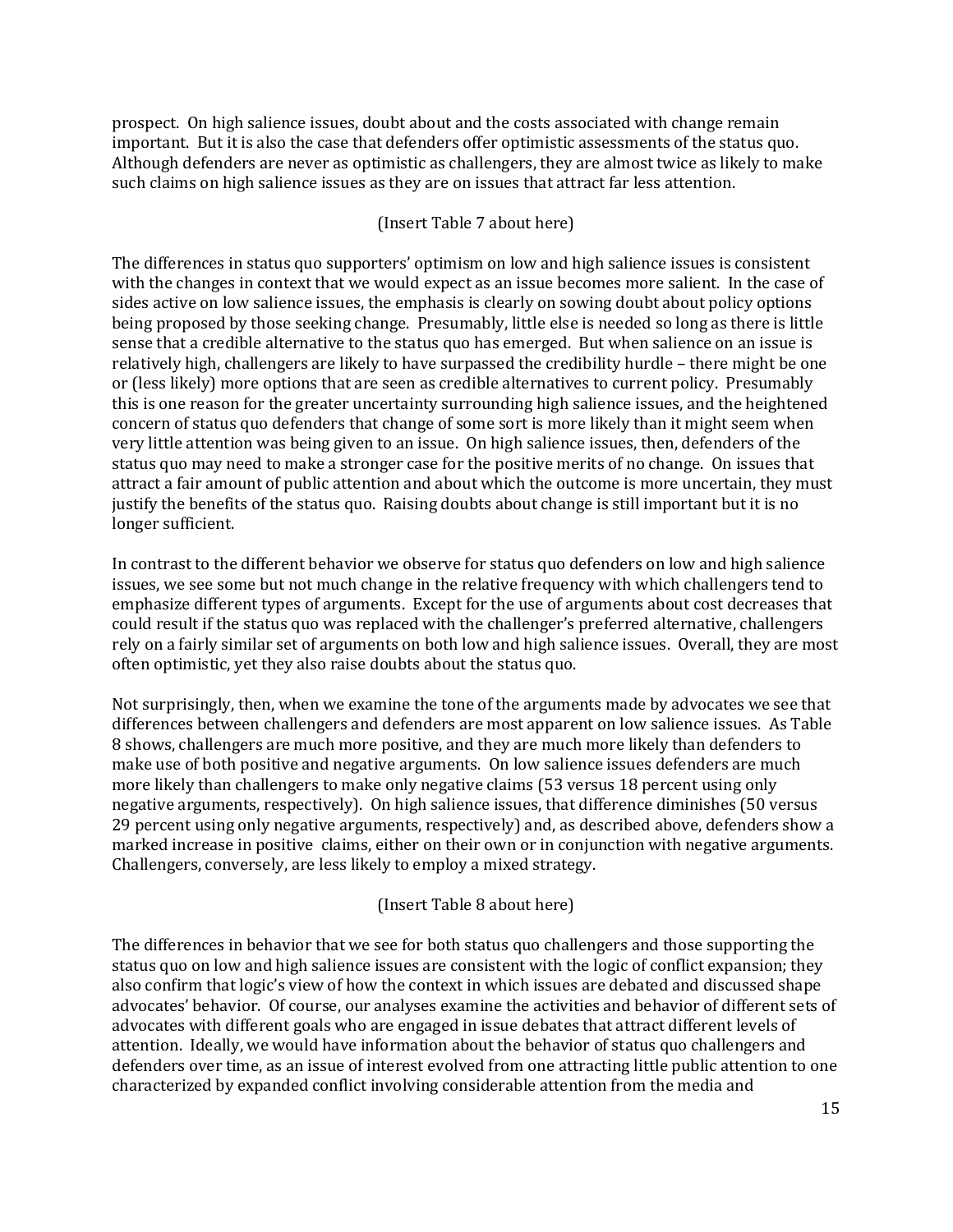government. Absent these dynamic data, it is possible that advocates' responses to the different levels of uncertainty that characterize low and high salience issues do not fully explain the different patterns of argumentation and tactics that we observe for challengers and defenders. There may be characteristics of high and low salience issues or of the advocates with different goals who are engaged by them that affect the different patterns of activity on each type of issue. In fact, one key assumption about conflict expansion is that high conflict issues are expected to attract a larger and more diverse set of actors than are low conflict issues. On "bigger" issues, a greater heterogeneity is expected because, according to the logic of conflict expansion, additional participants are attracted as the terms of debate are expanded, thereby broadening the array of interests who come to see the issue as relevant to their concerns. Moreover, recall that Salisbury and his colleagues (1987) argued that the types of interests participating in a policy area affected the nature of the conflict in that area, and Baumgartner and Leech (2001) showed that citizen groups were often absent from those issues that attracted few participants and were seen as less conflictual. It is possible, then, that the differences in behavior that we observe for status quo defenders and those seeking change on low and high salience issues reflect not simply a response to the changes in uncertainty that each type of advocate experiences on these different issues but differences in the array of advocates who tend to be engaged by different types of issues. With this in mind, Table 9 presents for each type of issue the types of interests that comprise the overall distribution of sides as well as the separate distributions of sides supporting and opposing the status quo. To keep things relatively simple, we distinguish between citizen or issue-based interests, business or corporate interests, and government actors. The latter category is a very diverse lot, including both Democrats and Republicans in Congress, agency officials, and members of the Executive Office of the President.

#### (Insert Table 9 about here)

Overall, Table 9 shows that the sides active on both low and high salience issues are relatively diverse, with business interests having a bit of an edge over other interests on both types of issues. Certainly there may be greater or lesser diversity within particular types of sides (e.g., groups with liberal agendas and those with conservative agendas are counted in the "citizen" category) active on high and low salience issues but there is little evidence of greater diversity of types of interests on high salience issues. In fact, business interests – acting with one another or with a set of government actors – comprise about two-fifths of all the sides on both low and high salience issues, and their edge over citizen/issue-based interests is somewhat larger on high salience issues (citizen interests working alone or with government actors comprise 30.5 and 23.8 percent of sides active on low and high participation issues, respectively). Sides made up of a mix of different interests – shown in the bottom two rows of Table 9 – represent about one quarter of all the sides active on both high and low salience issues. The fairly sizable business presence on high salience issues and the respectable presence of citizen interests on low salience issues are surprising. As others have noted, privatized conflict is not the primary staging area for citizen groups (Baumgartner and Leech 2001). Moreover, business interests are expected to favor narrow issues that attract little attention from others (Browne 1990). Our data show that business interests are quite well-represented on both types of issues.

Differences in interest representation are much more apparent when we consider the types of interests that comprise both the sides that defend and those that oppose the status quo on low and high salience issues. On low salience issues, business interests are the dominant players among defenders of the status quo, with half of all active sides comprised of business interests. In contrast, sides reflecting citizen interests constitute 29 percent of all sides on low salience issues, and diverse sides – those including not only citizens' interests but business and perhaps government as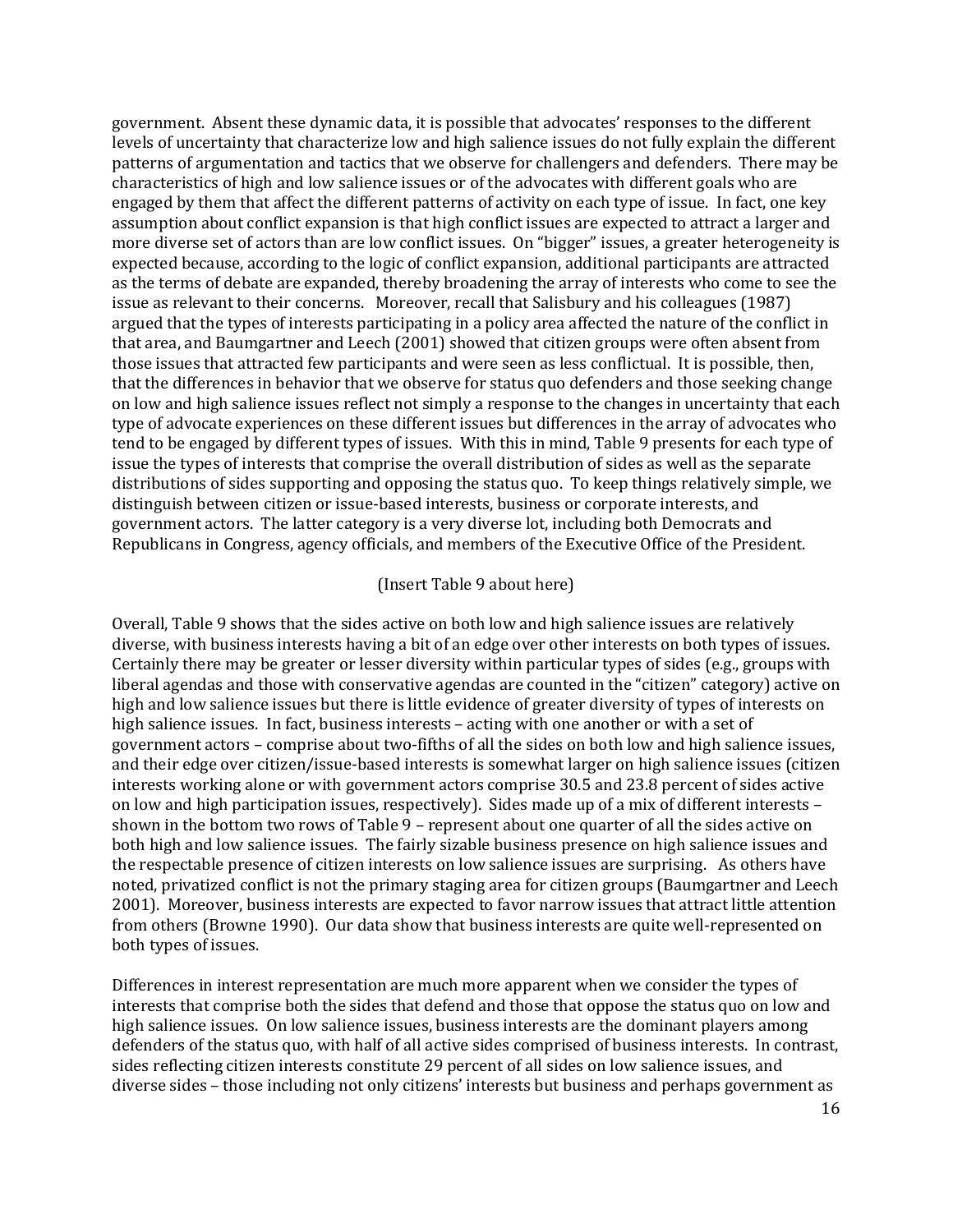well – represent a mere eight percent of sides supporting current policy. The distribution of change-seeking advocates on low conflict issues is far more diverse, with no one type of interest likely to be advocating for change. Recall from Figure 2a and Tables 6 through 8 that on low salience issues, the defenders of change encountered few obstacles to their goals, were only minimally active, and were adept at casting doubt about proposed policy changes and raising concerns about cost while maintaining a fairly negative tone.

On the high salience issues, the distributions of interests comprising both the sides challenging and those supporting the status quo look fairly similar to the distribution of sides challenging the status quo on low salience issues, albeit with a greater proportion of sides primarily reflecting the concerns of business on high salience issues. On high salience issues, business-focused sides make up just under two-fifths of the sides both challenging and supporting the status quo. Heterogeneous sides and those primarily representing citizen interests each make up about a quarter of the challengers to and defenders of current policy. These data offer an important refinement to current expectations about the implications of conflict expansion. Specifically, while the overall distributions of participating sides on low and high salience issues are fairly diverse and quite similar, there are marked differences in the interests that are reflected by the opponents of change and those challenging the status quo on low salience but not high salience issues. As Table 9 illustrates, on low salience issues, those sides who seek change are quite likely to face opposition from business interests acting alone, or business interests working with government actors. Business interests are dominant among those supporting current policy on issues that command minimal attention. In contrast, on high salience issues, the interests reflected by the sides are fairly diverse so that the higher conflict that is associated with these issues is characterized by various interests in opposition rather than citizen groups contesting the claims of business interests. Thus, it would seem that the relatively greater levels of activity we observed among both defenders and challengers on high salience issues (Table 6), and the relatively greater use of positive claims in conjunction with negative arguments (Table 8) by those advocates trying to prevent change on issues that attract relatively more attention, are not the result of the presence of an overwhelming proportion of citizen interests.

Of course, regardless of the source of the differences in behavior that we see for both status quo challengers and those supporting the status quo on low and high salience issues, a key concern is whether what we observed in Table 4 – a healthy status quo advantage when it came to policy outcomes -- is evident when we examine separately sides' rates of success on low and high salience issues. Table 10 presents the relevant data. As Table 10 illustrates, defenders are less likely to be successful on high salience as opposed to low salience issues (79.2 percent versus 65.6 percent, respectively). Challengers' rates of success are nearly identical, regardless of the level of salience. But, where a difference is especially apparent is in the degree of success status quo supporters and challengers realize on low and high salience issues. On those issues where conflict is relatively private, three-quarters of the sides defending the status quo realize fully their objectives. On high salience issues, the rate of total success drops to 62 percent. The patterns are quite different for challengers to the status quo. Only slightly more than one in ten of the sides challenging the status quo achieve fully their goals on low salience issues. On high salience issues, the rate of success nearly doubles to 24 percent. Thus, while the status quo advantage remains somewhat intact regardless of the level of attention an issue commands, those seeking change do somewhat better when issues they care about reach center stage.<sup>10</sup>

 $10$  As was the case in Table 4, when we expand the time horizon to four years, the status quo advantage remains in slightly weakened form. On low participation issues, 75 percent of defenders enjoy at least some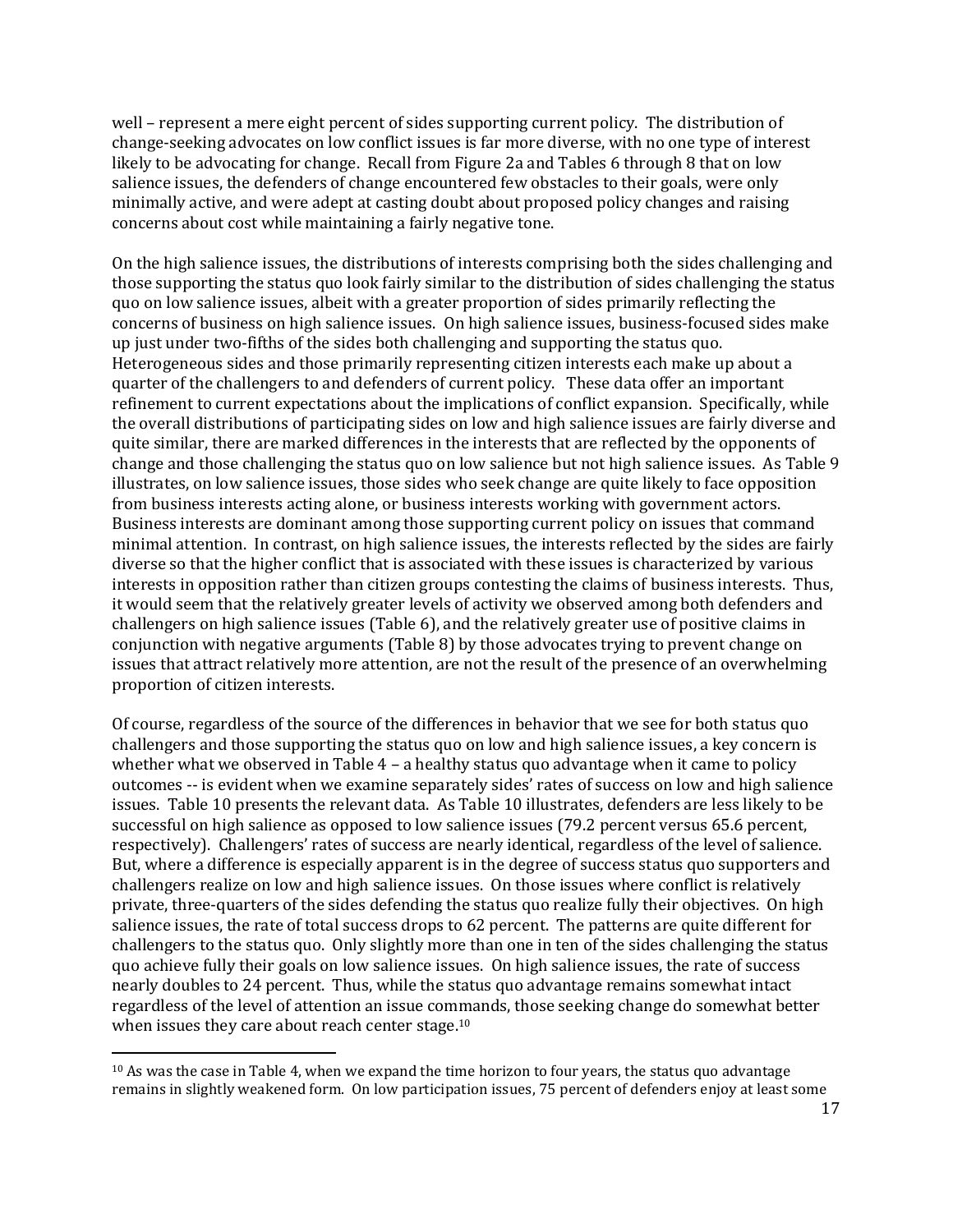### (Insert Table 10 about here)

The status quo, while clearly very resilient even where conflict is high, does yield somewhat when challengers have some momentum. To be sure, for change to happen, advocates outside of government must convince those inside government to focus on the particular issue and undertake enough effort to make a positive case for the challenging policy alternative. Moreover, a case needs to be made for why a particular issue should be one of the few that move and become part of the public dialogue. Change does not get easy when issues command more attention, but high conflict – as well as the high salience, momentum, and other forces that co-occur with it – increase the likelihood that change will happen.

## **Implications and Conclusions**

 $\overline{a}$ 

The logic of conflict expansion suggests that interests who are on the losing side of a policy debate benefit when they successfully attract additional participants, thus expanding conflict and creating more uncertainty about the stakes in and outcome of the debate. Thus, there is reason to expect that advocates would behave differently once conflict had expanded and the context was more favorable to challenging those who are advantaged in the debate, namely those who support current policy. In order to assess whether the advocacy process is different when conflict has expanded, we have examined the patterns of behavior among status quo defenders and challengers when conflict has expanded, and compared these patterns to both groups' behavior on issues with less expansive conflict. Overall, our analysis provides evidence to support the idea that the expansion of conflict does shape the behavior of defenders (and to a lesser extent challengers) of the status quo. When an issue is more visible and characterized by relatively high conflict, status quo supporters expend greater effort to justify and protect current policy from change. These efforts may indeed be important as our data reveal that challenges to the status quo are somewhat more successful when conflict is high relative to when conflict is low.

Importantly, on low conflict issues, business interests are much more likely to be among the status quo defenders than they are to be challenging the status quo. In contrast, the interests involved in challenging the status quo are quite diverse. Thus, on these low conflict issues, it appears that the opponents of change are successful despite the diversity of voices who challenge their claims. Indeed, there is evidence that defenders also are more successful at defining the terms of the policy debate. Specifically, when we examine the extent to which opposing sides on these issues engage one another's arguments, we find that the rate of engagement is relatively higher on low salience issues than it is on high salience issues.<sup>11</sup> While we cannot be sure that the defenders are defining how an issue is discussed, their relative success in preventing change would suggest that the debate is being contested on their terms. On high conflict issues – where there is a somewhat greater

success after four years as do 32 percent of sides challenging the status quo. On high participation issues, 62 percent of defenders enjoy some success whereas 42 percent of challengers do so. The same patterns, as noted above, exist regarding complete and partial success.

<sup>11</sup> Of the six most commonly used types of arguments, the rate of engagement on low salience issues ranges from 29 to 75 percent. On high salience issues, opponents' rates of engagement range between 20 and 54 percent. The rate of engagement on low salience issues is higher than the rate on high salience issues for four of the six argument types.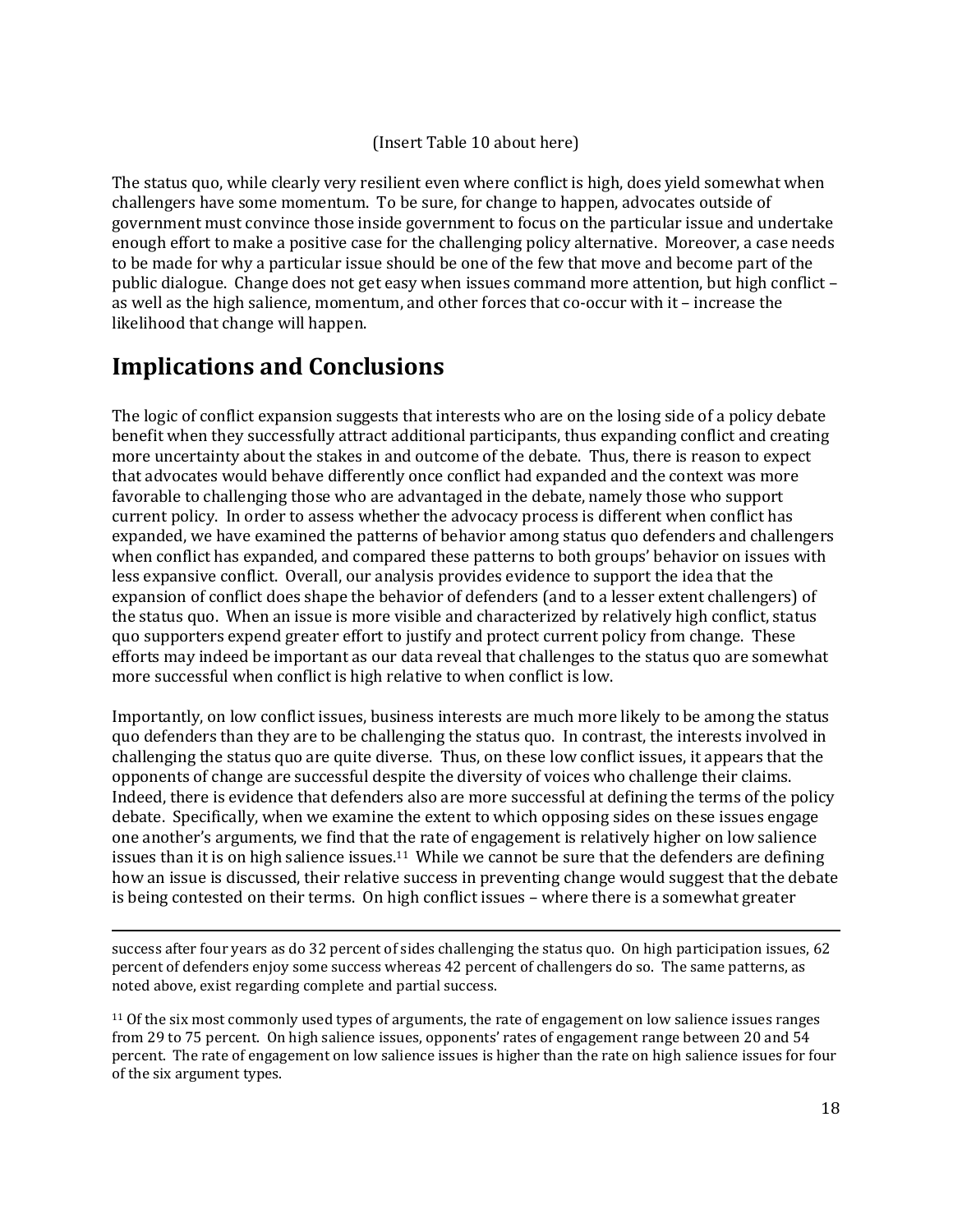diversity of interests among both defenders and challengers and a lower level of engagement by opposing sides – it is possible that the greater vulnerability of the status quo may result from the inability of any one interest to set the terms of debate and assert greater control over the eventual outcome. That being said, even on high conflict issues, defenders of the status quo enjoy considerable success. Thus, despite the multiplicity of voices and the efforts of advocates to use arguments that are best suited to their objectives regardless of the claims of their opponents, the terms of debate associated with the status quo are likely to prevail.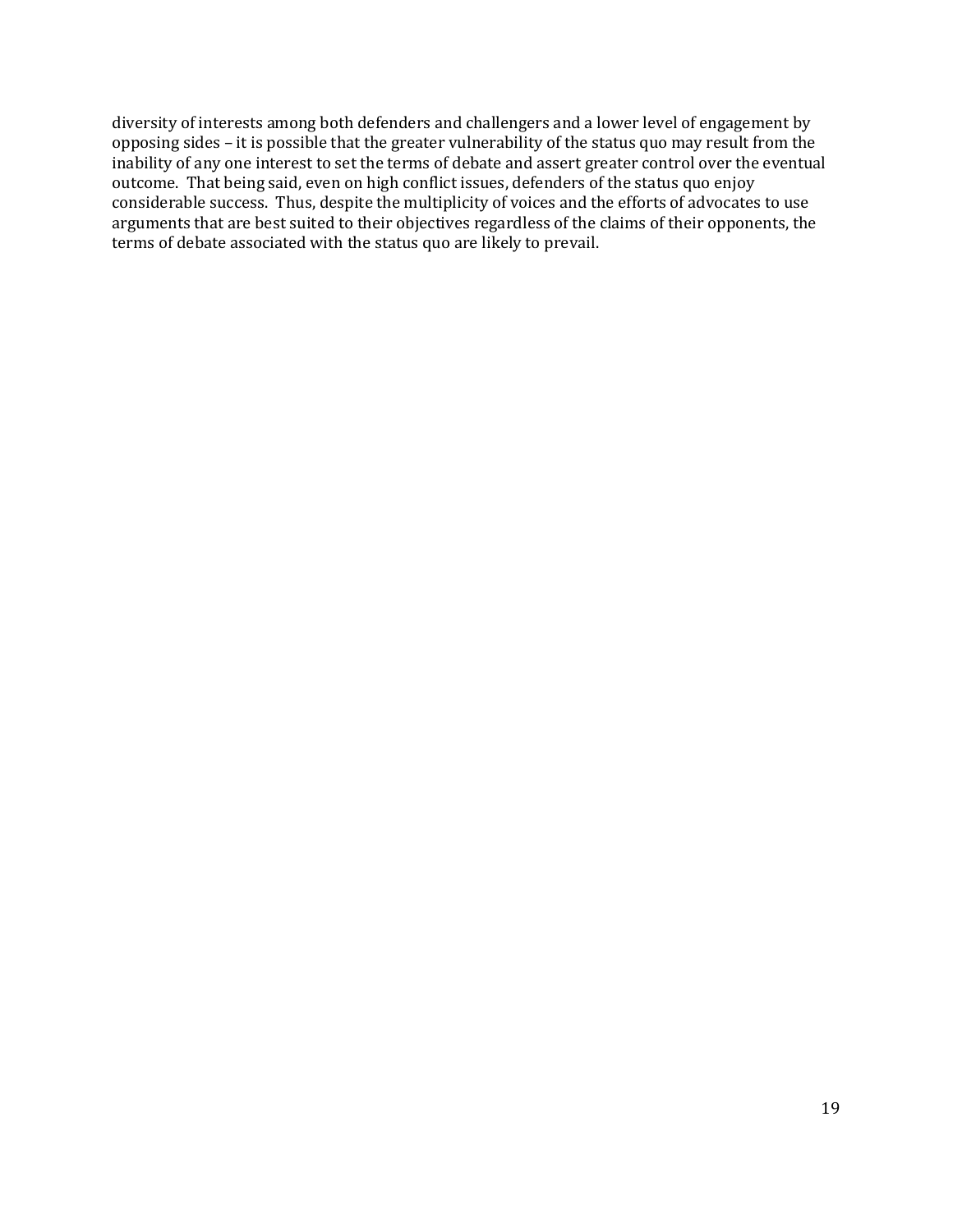### **References**

- Austen-Smith, David and John R. Wright. 1994. "Counteractive Lobbying." *American Journal of Political Science*. 38:25-44.
- Baumgartner, Frank R. 1989. *Conflict and Rhetoric in French Policymaking*. Pittsburgh: University of Pittsburgh Press.
- Baumgartner, Frank R., Jeffrey M. Berry, Marie Hojnacki, David C. Kimball, and Beth L. Leech. N.d. *Lobbying and Policy Change: Who Wins, Who Loses, and Why*. Chicago: University of Chicago Press. Forthcoming.
- Baumgartner, Frank R., and Bryan D. Jones. 1993. *Agendas and Instability in American Politics*. Chicago: University of Chicago Press.
- Baumgartner, Frank and Beth Leech. 2001. "Issue Niches and Policy Bandwagons: Patterns of Interest Group Involvement in National Politics." *Journal of Politics*. 63:1191-1213.
- Baumgartner, Frank R. and Beth L. Leech. 1999. "Studying Interest Groups Using Lobbying Disclosure Reports." *VOX POP: Newsletter of the Political Organizations and Parties Section of the American Political Science Association*. 17(3): 1-3.
- Browne, William P. 1990. "Organized Interests and Their Issue Niches: A Search for Pluralism in a Policy Domain." *Journal of Politics*. 52:477-509.
- Gans, Herbert. 1979. *Deciding What's News: A Study of CBS Evening News, NBC Nightly News, Newsweek and Time*. New York: Vintage.
- Gray, Virginia, and David Lowery. 1996. *The Population Ecology of Interest Representation*. Ann Arbor: University of Michigan Press.
- Hall, Richard L. and Frank W. Wayman. 1990. "Buying Time: Moneyed Interests and the Mobilization of Bias in Congressional Committees." *American Political Science Review*. 84:797-820.
- Heinz, John P., Edward O. Laumann, Robert L. Nelson, and Robert H. Salisbury. 1993. *The Hollow Core: Private Interests in National Policy Making*. Cambridge, MA: Harvard University Press.
- Kahneman, Daniel and Amos Tversky. 1984. "Choices, Values, and Frames." *American Psychologist*. 39:341-50.
- Kollman, Ken. 1998. *Outside Lobbying: Public Opinion and Interest Group Strategies*. Princeton, NJ: Princeton University Press.
- Lipksy, Michael. 1968. "Protest as a Political Resource." *American Political Science Review*. 62: 1144-58.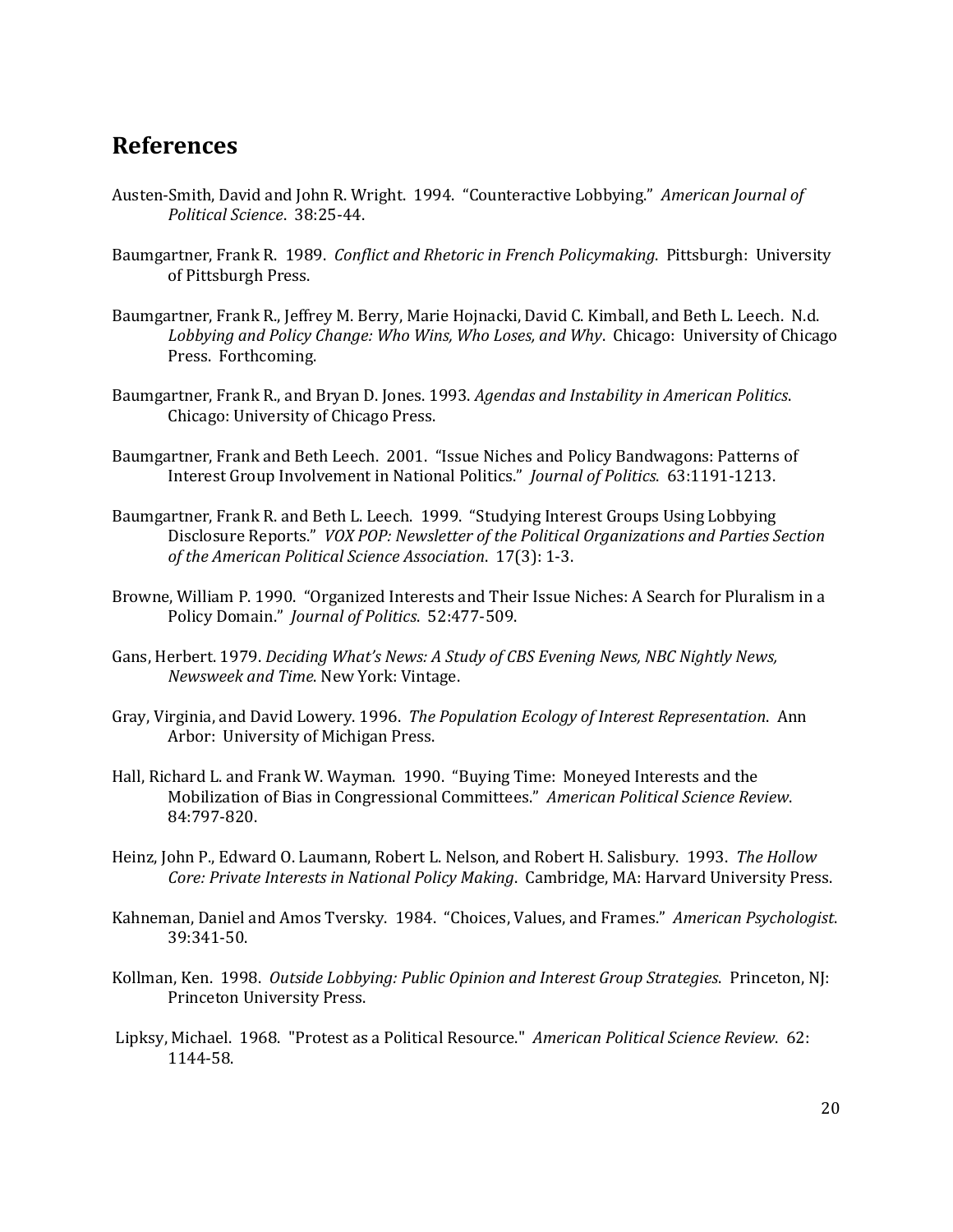- Miller, Lisa L. 2007. "The Representational Biases of Federalism: Scope and Bias in the Political Process, Revisited. *Perspectives on Politics*. 5:305-21.
- Salisbury, Robert H., John P. Heinz, Edward O. Laumann, and Robert L. Nelson. 1987. "Who Works With Whom? Interest Group Alliances and Opposition." *American Political Science Review*. 81:1211-34.

Schattschneider, E. E. 1960. *The Semi-Sovereign People*. New York: Holt, Rinehart and Winston.

- Smith, Mark A. 2000. *American Business and Political Power: Public Opinion, Elections, and Democracy*. Chicago: University of Chicago Press.
- West, Darrell M. and Burdett A. Loomis. 1999. *The Sound of Money: How Political Interests Get What They Want*. New York: W. W. Norton.
- Wright, John R. 1990. "Contributions, Lobbying, and Committee Voting in the U.S. House of Representatives." *American Political Science Review*. 84:417-38.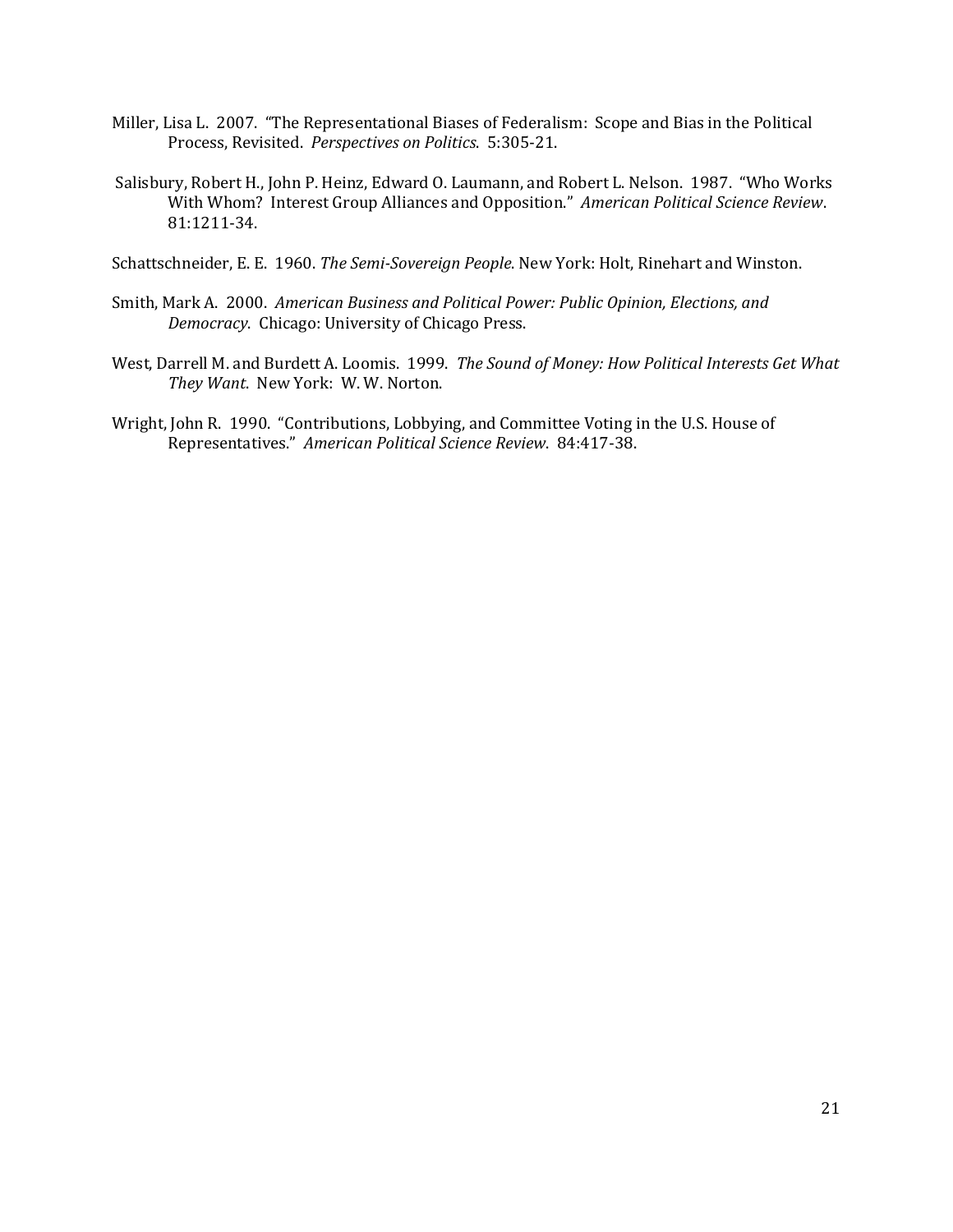Table 1. Tactics of Advocacy

|                                                        | Status Quo | Status Quo  |       |
|--------------------------------------------------------|------------|-------------|-------|
| Tactic                                                 | Defenders  | Challengers | Total |
| Personal contact of rank & file MC/staff*              | 73.3       | 85.3        | 80.6  |
| Work with legislative allies***                        | 56.7       | 76.8        | 69.0  |
| Disseminate in-house research to policymakers          | 65.0       | 59.0        | 61.3  |
| Personal contact of majority committee/subcommittee    |            |             |       |
| member/staff                                           | 56.7       | 63.2        | 60.7  |
| Personal contact of majority committee or subcommittee |            |             |       |
| leadership/staff                                       | 48.3       | 57.9        | 54.2  |
| Personal contact of minority committee/subcommittee    |            |             |       |
| member/staff**                                         | 43.3       | 60.0        | 53.6  |
| Send letter/fax to MC/staff                            | 51.7       | 53.7        | 52.9  |
| Mobilize mass membership                               | 40.0       | 52.6        | 47.7  |
| Personal contact of minority committee or subcommittee |            |             |       |
| leadership/staff                                       | 45.0       | 46.3        | 45.8  |
| Disseminate external research to policymakers          | 53.3       | 41.1        | 45.8  |
| Personal contact of agency official                    | 45.0       | 40.0        | 41.9  |
| Outreach/coalition building                            | 36.7       | 41.1        | 39.4  |
| Draft legislative language***                          | 23.3       | 48.4        | 38.7  |
| Testify at congressional hearing                       | 40.0       | 31.6        | 34.8  |
| Hire consultants to help with lobbying                 | 28.3       | 36.8        | 33.6  |
| Press conferences/press releases                       | 35.0       | 34.7        | 34.8  |
|                                                        |            |             |       |
| Number of sides                                        | 60         | 95          | 155   |

Notes: Entries show the percentage of sides using each type of tactic. Tactics were coded solely for the organizational advocates who were interviewed (e.g., government officials were not included in our enumeration of tactics).

\*\*\* Difference between Defenders and Challengers is statistically significant at *p* < .01.

\*\* Difference between Defenders and Challengers is statistically significant at *p* < .05.

\* Difference between Defenders and Challengers is statistically significant at *p* < .10.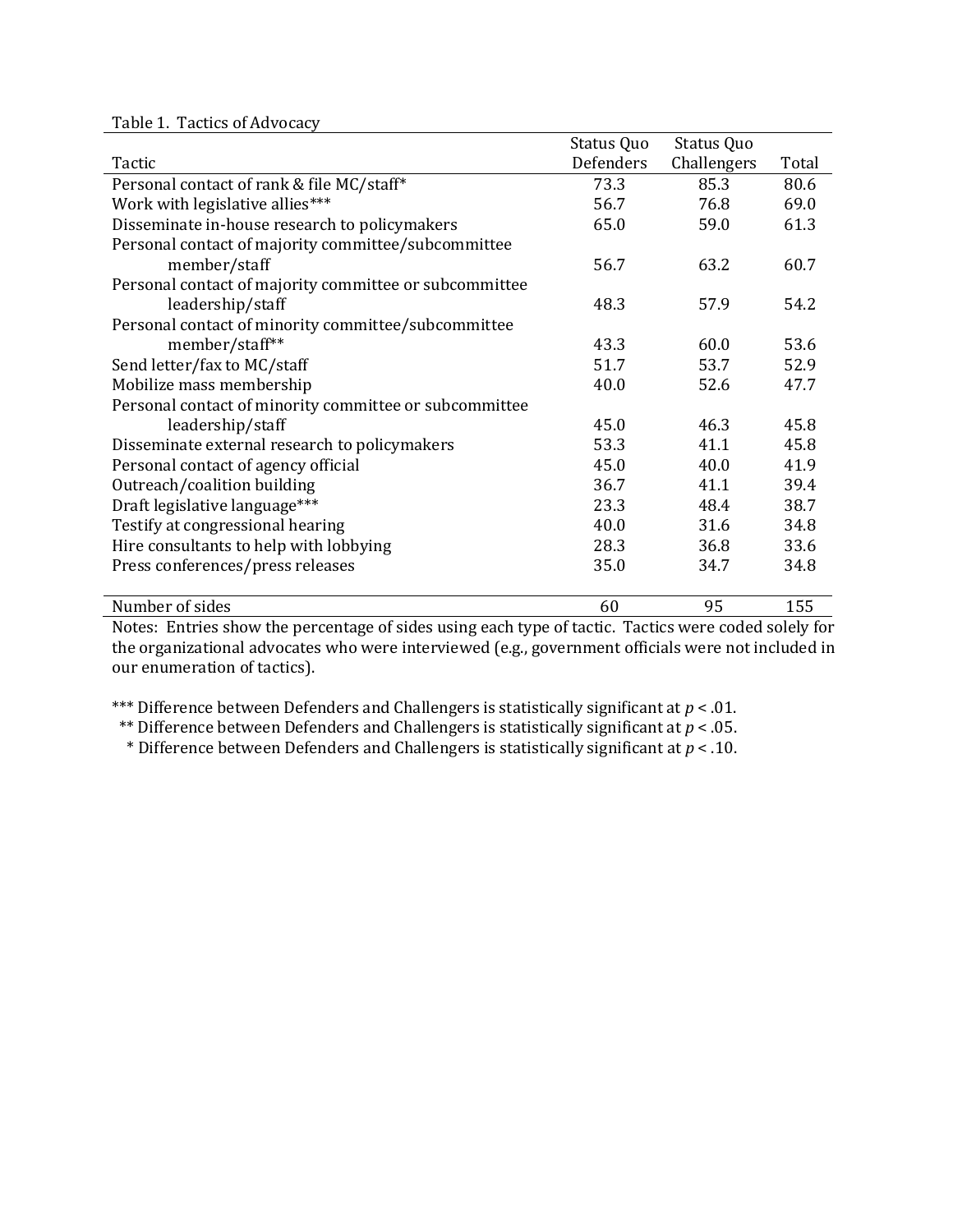| Status Quo | Status Quo  |                                                                               |
|------------|-------------|-------------------------------------------------------------------------------|
| Defenders  | Challengers | Total                                                                         |
| 67.2       | 63.9        | 65.1                                                                          |
| 42.2       | 63.0        | 55.2                                                                          |
| 54.7       | 48.2        | 50.6                                                                          |
| 14.1       | 43.5        | 32.6                                                                          |
| 6.3        | 15.7        | 12.2                                                                          |
| 64         | 108         | 172                                                                           |
|            |             | Note: Entrica show the negastage of sides maling use of each time of evayment |

Table 2. Categories of Arguments Used, by Intent

Note: Entries show the percentage of sides making use of each type of argument.

\*\*\* Difference between Defenders and Challengers is statistically significant at *p* < .01.

. \* Difference between Defenders and Challengers is statistically significant at *p* < .10.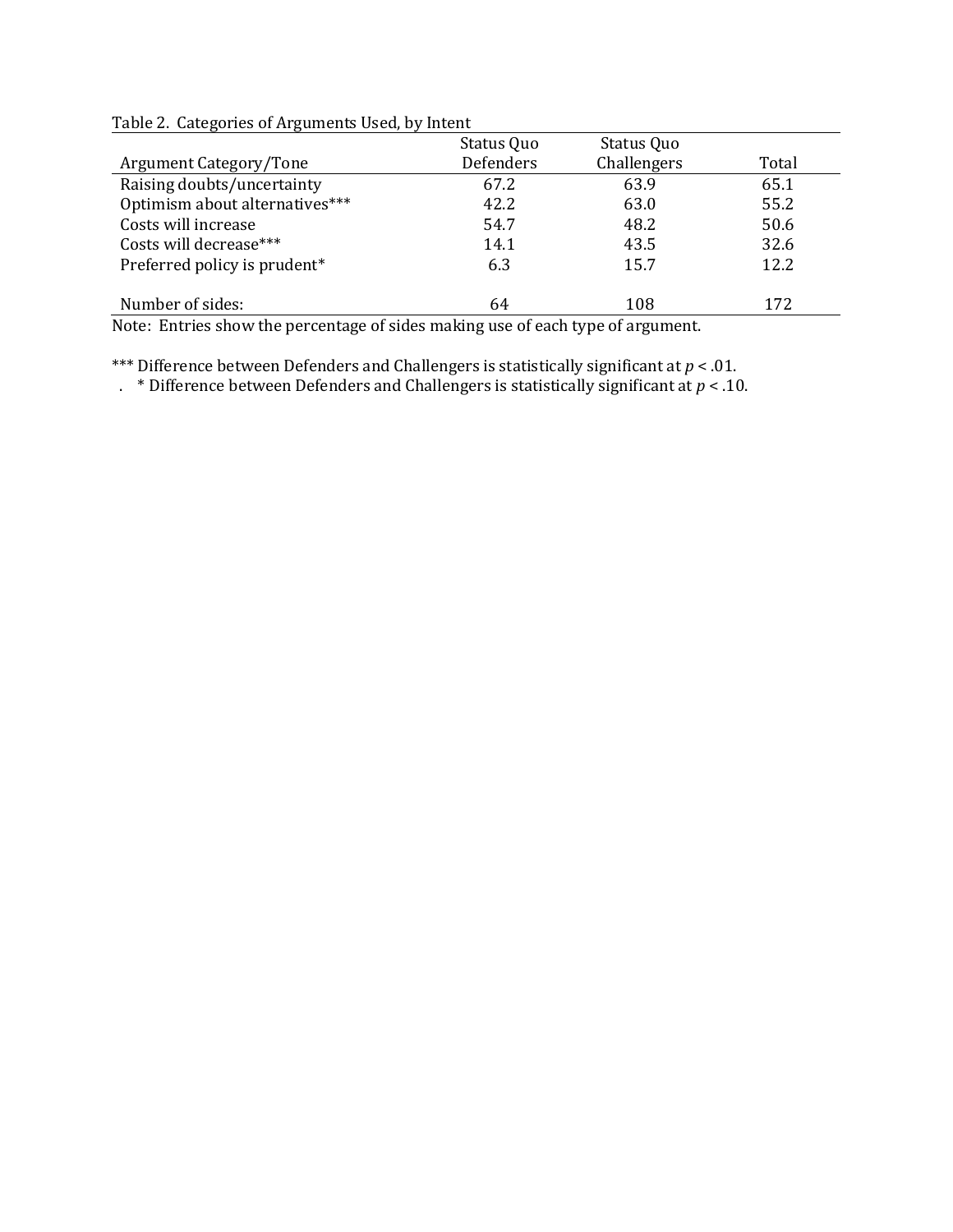| . .<br>ີ                        |            |             |       |
|---------------------------------|------------|-------------|-------|
|                                 | Status Quo | Status Quo  |       |
| <b>Argument Tone</b>            | Defenders  | Challengers | Total |
| Positive***                     | 45.3       | 73.2        | 62.8  |
| Negative                        | 79.7       | 85.2        | 83.1  |
|                                 |            |             |       |
| <b>Strategy</b>                 |            |             |       |
| Positive only                   | 10.9       | 12.0        | 11.6  |
| Mix of positive and negative*** | 34.4       | 61.1        | 51.2  |
| Negative only***                | 45.3       | 24.1        | 32.0  |
| Neither*                        | 9.4        | 2.8         | 5.2   |
|                                 |            |             |       |
| Number of sides:                | 64         | 108         | 172   |

Table 3. Positive and Negative Arguments, by Intent

Notes: Entries show the percentage of sides making use of each type of argument or strategy. The strategy "neither" means that the side used arguments that could not be classified as positive or negative in tone. Positive arguments are defined as: policy promotes a shared goal, policy is equitable, policy reduces costs to government or to private actors, and policy has some secondary beneficial consequences. Negative arguments are defined as: policy inhibits shared goals, policy is not equitable, policy imposes costs on government or private actors, policy has some secondary negative consequences, and policy does not work. The unclassified arguments were things such as "needs more study."

\*\*\* Difference between Defenders and Challengers is statistically significant at *p* < .01.

\* Difference between Defenders and Challengers is statistically significant at *p* < .10.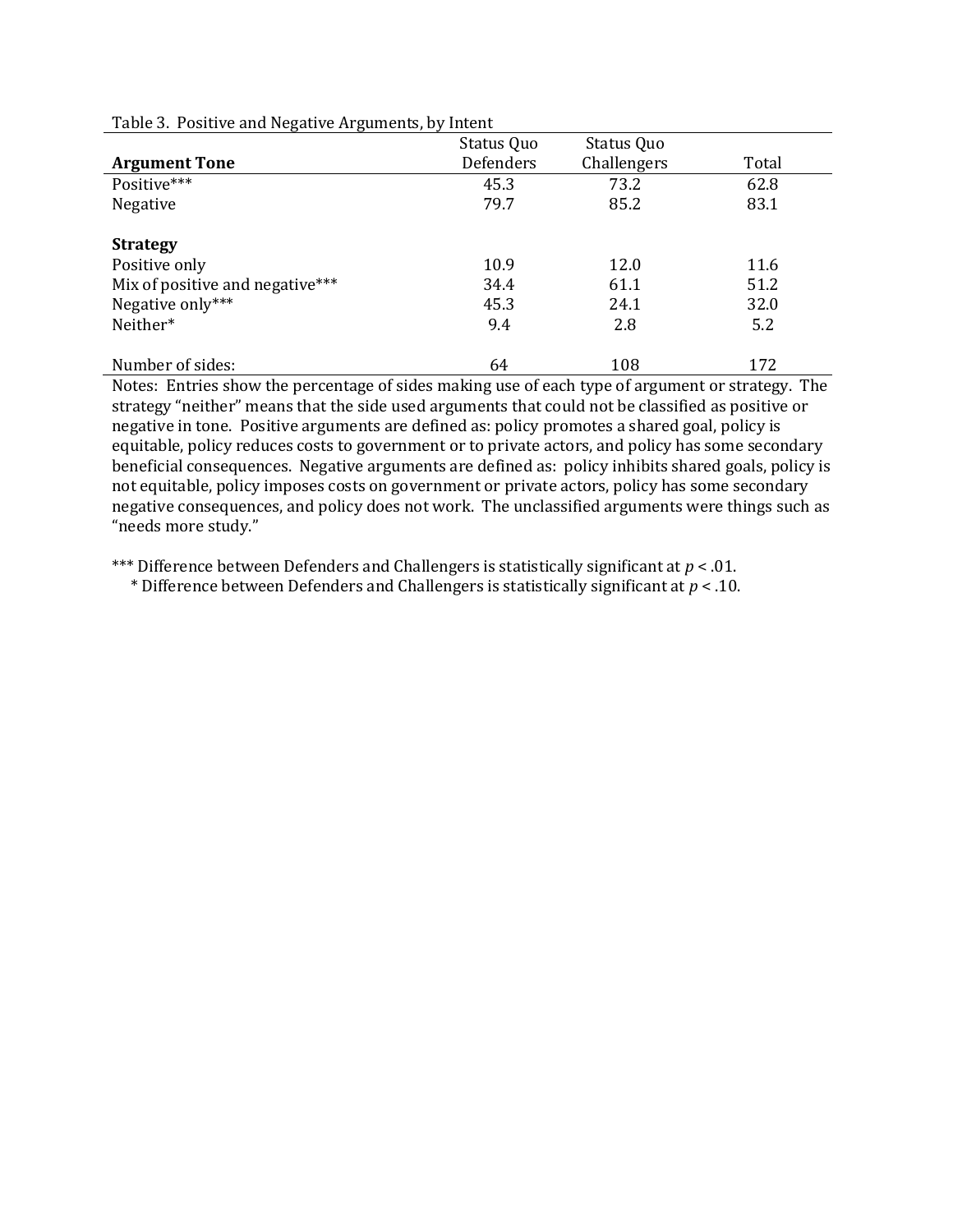| 10010 11 1 0110   0000011100 111001 1 110 10010 0   11100110 |            |             |       |  |  |
|--------------------------------------------------------------|------------|-------------|-------|--|--|
|                                                              | Status Quo | Status Quo  |       |  |  |
| <b>Policy Success?</b>                                       | Defenders  | Challengers | Total |  |  |
| Yes, achieved policy goals                                   | 70.4       | 18.8        | 38.3  |  |  |
| Yes, partially achieved policy goals                         | 6.2        | 10.5        | 8.9   |  |  |
| No, did not achieve policy goals                             | 23.5       | 70.7        | 52.8  |  |  |
|                                                              |            |             |       |  |  |
| Number of sides:                                             |            | 133         | 214   |  |  |
|                                                              |            |             |       |  |  |

Table 4. Policy Outcomes After Two Years by Intent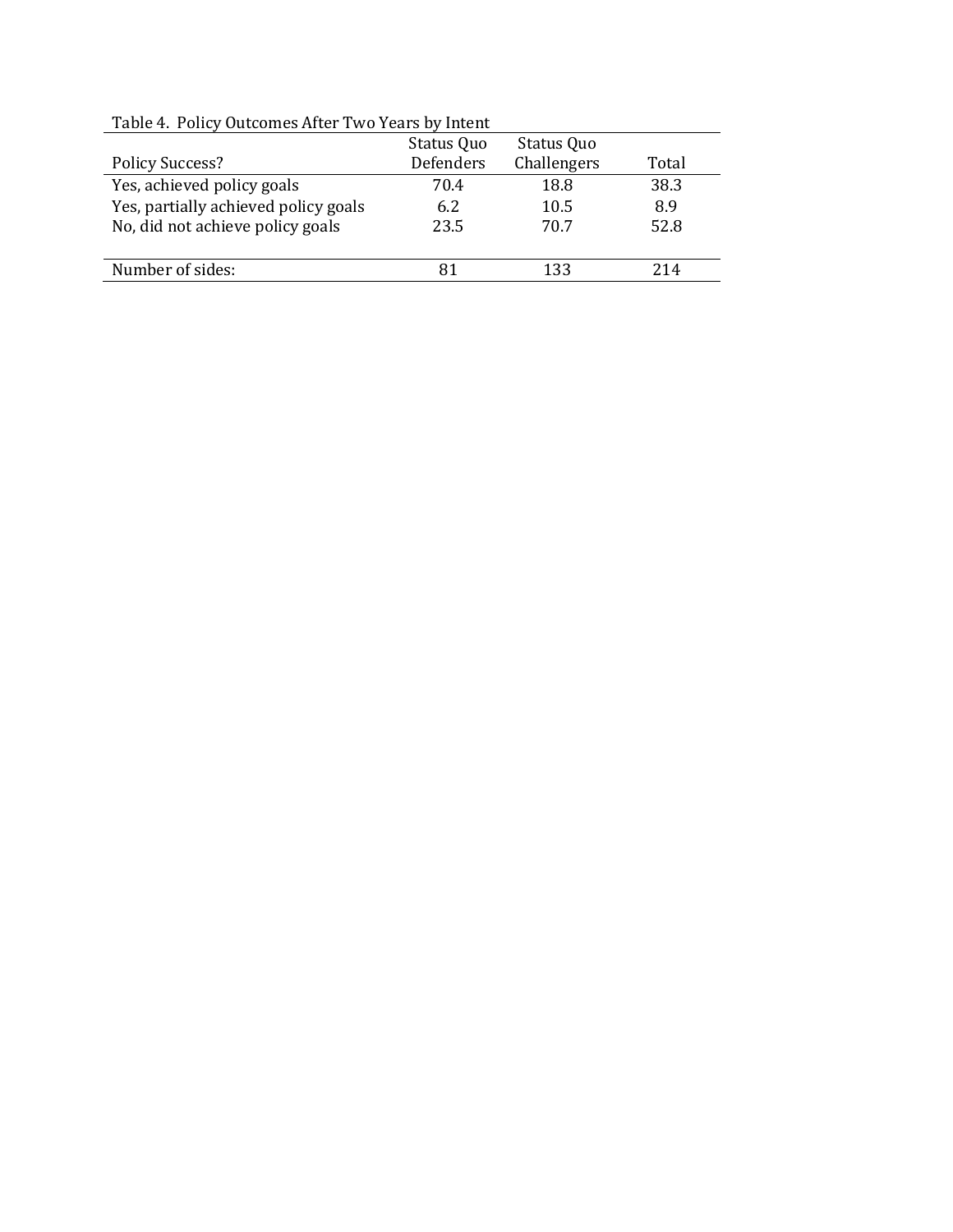| <b>Issue</b>          |                                                                  | Major               |
|-----------------------|------------------------------------------------------------------|---------------------|
| <b>Number</b>         | <i><b>Issue</b></i>                                              | <b>Participants</b> |
|                       |                                                                  |                     |
| <b>Low Salience:</b>  |                                                                  |                     |
| 3                     | <b>Infant Hearing Screening</b>                                  | 29                  |
| 7                     | Medicare Reimbursement for Services of Clinical Social Workers   | 5                   |
| 12                    | Chiropractic Coverage under Medicare                             | 9                   |
| 15                    | Disinfectant Byproducts in Drinking Water                        | 16                  |
| 16                    | Funding for CH-47 Helicopters for the Army                       | 11                  |
| 28                    | Government Pension Offset and the Windfall Elimination Provision | 21                  |
| 41                    | Defense Line Item                                                | $\overline{7}$      |
| 42                    | Predator Control on Private Lands                                | 40                  |
| 45                    | Credit Union Membership                                          | 6                   |
| 48                    | <b>Commuter Rail Subsidies</b>                                   | 13                  |
| 49                    | Criminal Justice Reform                                          | $\overline{7}$      |
| 81                    | Physician Anti-trust Waivers                                     | 21                  |
| 85                    | <b>Computer Depreciation</b>                                     | 10                  |
| 86                    | <b>Right to Carry</b>                                            | 19                  |
| 91                    | Mandatory Retirement at Age 60 for Airline Pilots                | 18                  |
| 92                    | C-130 Procurement                                                | 15                  |
| 93                    | Regulation of On-Board Diagnostic Systems Services               | 21                  |
| 94                    | Parental Consent for Non-Emergency Health Services in Schools    | 40                  |
| 96                    | Rules Governing Newspaper Cross-ownership                        | 17                  |
| 100                   | <b>NAFTA Foreign Investment Reform</b>                           | 13                  |
| 104                   | <b>Military Property Movement</b>                                | 15                  |
| 107                   | Maritime Security Act                                            | 12                  |
| 108                   | Food Allergen Labeling                                           | 11                  |
| 109                   | <b>Bear Protection</b>                                           | 18                  |
| 115                   | Regulation of Over-the- Counter Derivatives                      | 28                  |
| 117                   | <b>Effluent Limitation</b>                                       | $\overline{7}$      |
| 118                   | <b>Optometric Funding</b>                                        | $\overline{2}$      |
| 122                   | EA-6B Prowler                                                    | 11                  |
| 129                   | Recreational Marine Employment Act                               | 10                  |
| 130                   | Housing Aid Eligibility for Federal Public Safety Officers       | 3                   |
| 131                   | FERC Regulation of Affiliate Relationships                       | 15                  |
| 133                   | Cystic Fibrosis Research                                         | $\overline{4}$      |
| 135                   | Title IX                                                         | 24                  |
|                       |                                                                  |                     |
|                       |                                                                  |                     |
| <b>High Salience:</b> |                                                                  |                     |
| 1                     | Managed Care Reform                                              | 73                  |
| 10                    | Providing Health Insurance for the Uninsured                     | 21                  |
| 11                    | Funding of Graduate Medical Education                            | 21                  |
| 19                    | <b>Broadband Deployment</b>                                      | 40                  |
| 20                    | Compulsory Licensing of Drugs to Treat AIDS/Tax Credit for AIDS  |                     |

Table 5. Issue Salience and Participation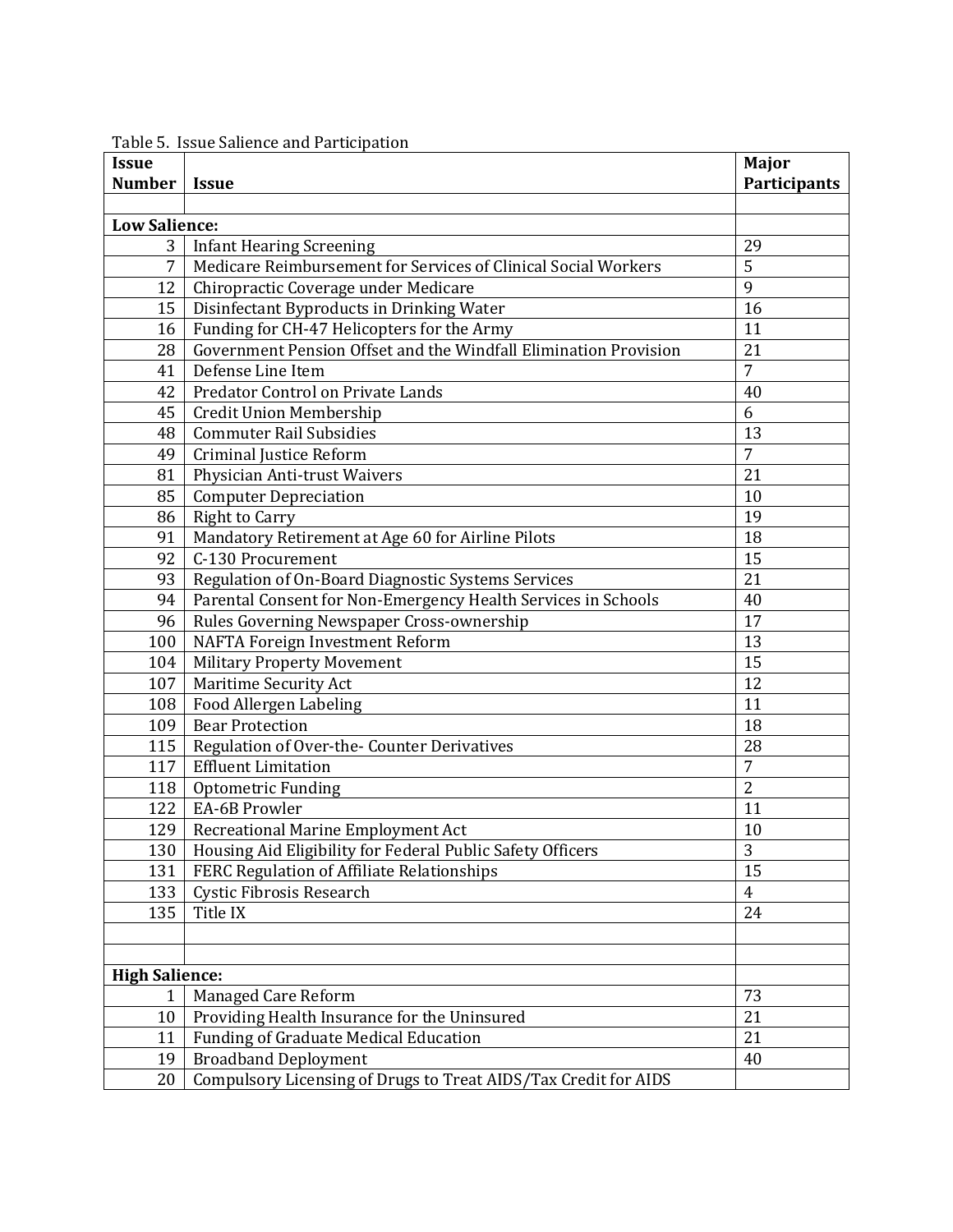|     | Vaccine Research and Development                                       | 42             |
|-----|------------------------------------------------------------------------|----------------|
| 27  | <b>Estate Tax</b>                                                      | 24             |
| 29  | <b>Conservation and Reinvestment Act</b>                               | 24             |
| 40  | China Trade (Permanent Normalized Trade Relations)                     | 31             |
| 43  | <b>Excise Tax on Telecommunications</b>                                | 16             |
| 46  | <b>Bankruptcy Reform</b>                                               | 21             |
| 51  | Nuclear Waste Disposal Appropriations                                  | 8              |
| 60  | <b>Aviation Trust Fund</b>                                             | 10             |
| 61  | Reauthorization of the Elementary and Secondary Education Act, Title I | 13             |
| 62  | <b>Ergonomics Standards</b>                                            | 13             |
| 63  | Individuals with Disabilities Education Act                            | 19             |
| 64  | <b>Legal Services Corporation</b>                                      | 11             |
| 66  | Creating a Repository for Spent Nuclear Fuel                           | 8              |
| 67  | Rise in Gasoline Prices                                                | $\overline{7}$ |
| 68  | Roads in National Forests                                              | 19             |
| 83  | <b>Class Action Reform</b>                                             | 30             |
| 87  | Late-term Abortions                                                    | 19             |
| 90  | <b>Export Controls</b>                                                 | 20             |
| 97  | <b>Steel Safeguard</b>                                                 | 14             |
| 101 | Medicare Prescription Drug Coverage                                    | 65             |
| 102 | Terrorism Re-insurance                                                 | 15             |
| 106 | Open Access to Broadband, Part II                                      | 16             |
| 110 | <b>TANF Employment Training Services</b>                               | 30             |
| 119 | <b>Student Visas/Lab Security</b>                                      | 40             |
| 121 | <b>Human Cloning</b>                                                   | 36             |
| 123 | Farm Bill                                                              | 66             |
| 125 | Smart Growth & Transportation                                          | 33             |
| 126 | CAFE Standards, 2                                                      | 39             |
| 132 | Math/Science Funding                                                   | 49             |
|     |                                                                        |                |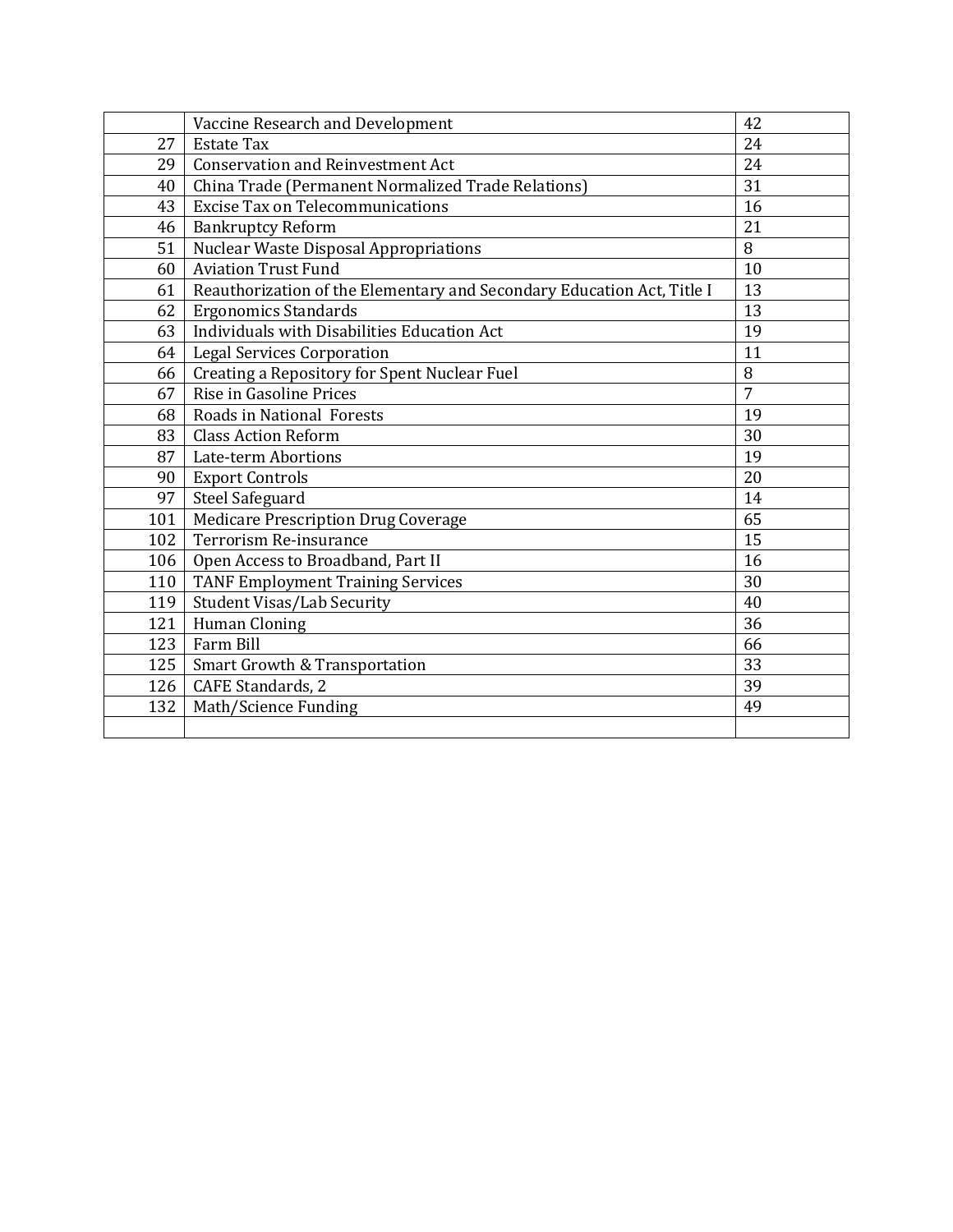|                                     | Low Salience |             |       |            | <b>High Salience</b> |       |  |
|-------------------------------------|--------------|-------------|-------|------------|----------------------|-------|--|
|                                     | Status Quo   | Status Quo  |       | Status Quo | Status Quo           |       |  |
| Tactic                              | Defenders    | Challengers | Total | Defenders  | Challengers          | Total |  |
| Personal contact of rank & file     |              |             |       |            |                      |       |  |
| MC/staff                            | 56.3         | 70.0        | 65.2  | 83.3       | 85.7                 | 84.8  |  |
| Work with legislative allies        | 37.5         | 73.3        | 60.9  | 62.5       | 85.7                 | 76.3  |  |
| In-house research to policymakers   | 56.3         | 53.3        | 54.4  | 66.7       | 71.4                 | 69.5  |  |
| Personal contact of majority        |              |             |       |            |                      |       |  |
| comm/subcomm member/staff           | 43.8         | 66.7        | 58.7  | 58.3       | 57.1                 | 57.6  |  |
| Personal contact of majority        |              |             |       |            |                      |       |  |
| comm or subcomm leader/staff        | 25.0         | 60.0        | 47.8  | 50.0       | 51.4                 | 50.9  |  |
| Personal contact of minority        |              |             |       |            |                      |       |  |
| comm/subcomm member/staff           | 31.3         | 53.3        | 50.9  | 41.7       | 65.7                 | 55.9  |  |
| Send letter/fax to MC/staff         | 50.0         | 50.0        | 50.0  | 50.0       | 57.1                 | 54.2  |  |
| Mobilize mass membership            | 43.8         | 53.3        | 50.0  | 33.3       | 65.7                 | 52.5  |  |
| Personal contact of minority        |              |             |       |            |                      |       |  |
| comm. or subcomm leader/staff       | 25.0         | 43.3        | 37.0  | 41.7       | 45.7                 | 44.1  |  |
| External research to policymakers   | 50.0         | 40.0        | 43.5  | 54.2       | 40.0                 | 45.8  |  |
| Personal contact of agency official | 56.3         | 46.7        | 50.0  | 37.5       | 37.1                 | 37.3  |  |
| Outreach/coalition building         | 37.5         | 40.0        | 39.1  | 37.5       | 34.3                 | 35.6  |  |
| Draft legislative language          | 6.3          | 63.3        | 43.5  | 16.7       | 28.6                 | 23.7  |  |
| Testify at congressional hearing    | 31.3         | 23.3        | 26.1  | 33.3       | 22.9                 | 27.1  |  |
| Hire consultants to help with       |              |             |       |            |                      |       |  |
| Lobbying                            | 43.8         | 36.7        | 39.1  | 16.7       | 34.3                 | 27.1  |  |
| Press conferences/press releases    | 6.3          | 16.7        | 13.0  | 12.5       | 25.7                 | 20.3  |  |
|                                     |              |             |       |            |                      |       |  |
| Number of sides                     | 16           | 30          | 46    | 24         | 35                   | 59    |  |

Table 6. Tactics of Advocacy by Issue Salience

Notes: Entries show the percentage of sides using each type of tactic. Tactics were coded solely for the organizational advocates who were interviewed (e.g., government officials were not included in our enumeration of tactics).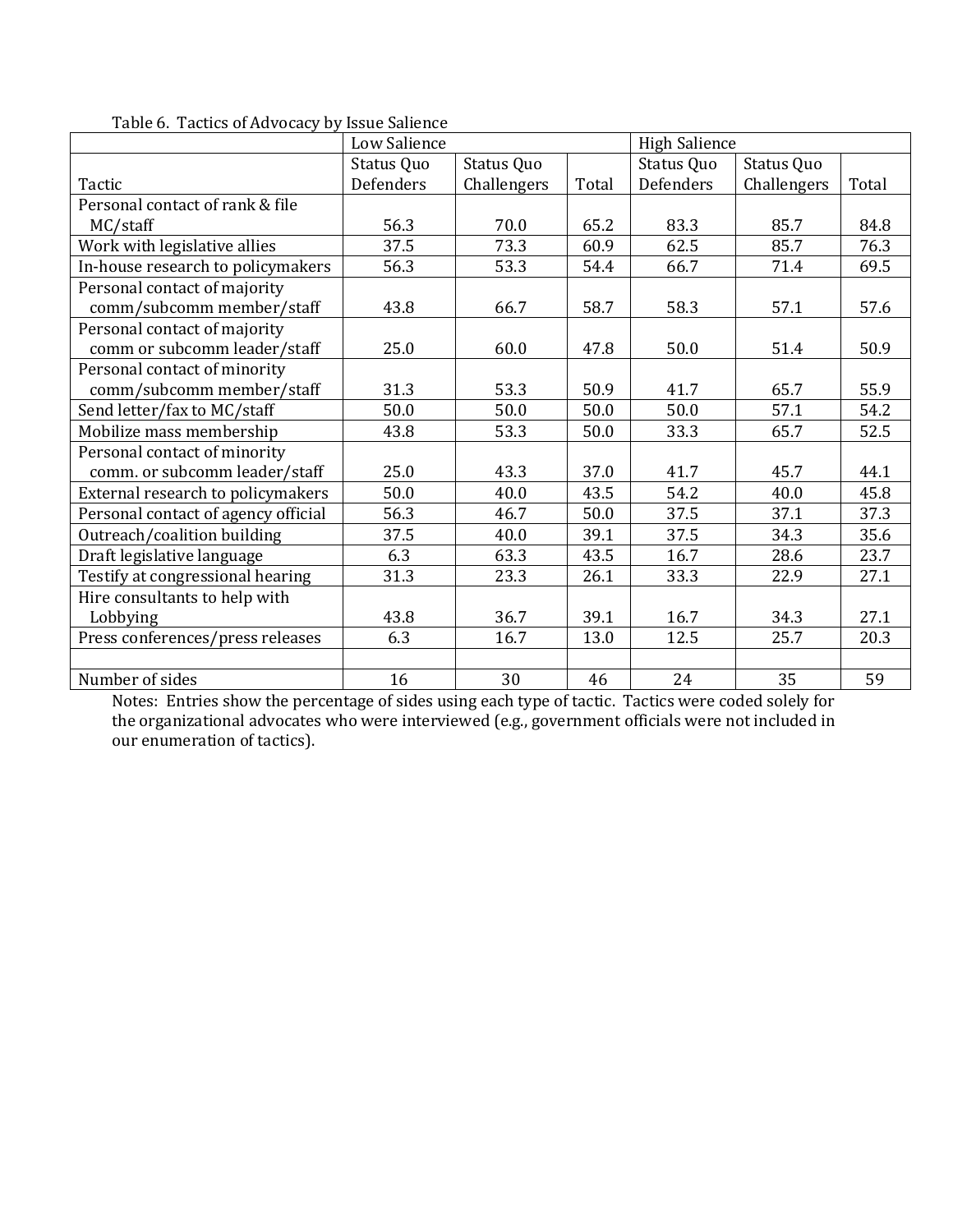| <u>18516 : . Galegories of fingulation obey by fillent and holde ballenes</u> |            | Low Salience |       |            | <b>High Salience</b> |       |  |
|-------------------------------------------------------------------------------|------------|--------------|-------|------------|----------------------|-------|--|
|                                                                               | Status Quo | Status Quo   |       | Status Quo | Status Quo           |       |  |
| <b>Argument Category/Tone</b>                                                 | Defenders  | Challengers  | Total | Defenders  | Challengers          | Total |  |
| Doubts/uncertainty                                                            | 68.4       | 66.7         | 67.3  | 58.3       | 54.8                 | 56.1  |  |
| Optimism about policy                                                         | 26.3       | 66.7         | 51.9  | 45.8       | 64.3                 | 57.6  |  |
| Costs will increase                                                           | 47.4       | 48.5         | 48.1  | 66.7       | 40.5                 | 50.0  |  |
| Costs will decrease                                                           | 5.3        | 54.6         | 36.5  | 16.7       | 28.6                 | 24.2  |  |
| Policy is prudent                                                             | 5.3        | 12.1         | 9.6   | 4.2        | 14.3                 | 10.6  |  |
|                                                                               |            |              |       |            |                      |       |  |
| Number of sides:                                                              | 19         | 33           | 52    | 24         | 42                   | 66    |  |

Table 7. Categories of Arguments Used, by Intent and Issue Salience

Table 8. Positive and Negative Arguments, by Intent and Issue Salience

|                      |            | Low Salience |       |            | <b>High Salience</b> |       |
|----------------------|------------|--------------|-------|------------|----------------------|-------|
|                      | Status Quo | Status Quo   |       | Status Quo | Status Quo           |       |
| <b>Argument Tone</b> | Defenders  | Challengers  | Total | Defenders  | Challengers          | Total |
| Positive             | 31.6       | 81.8         | 63.5  | 45.8       | 66.7                 | 59.1  |
| Negative             | 79.0       | 84.8         | 82.7  | 83.3       | 81.0                 | 81.8  |
|                      |            |              |       |            |                      |       |
| <b>Strategy</b>      |            |              |       |            |                      |       |
| Positive only        | 5.3        | 15.2         | 11.5  | 12.5       | 14.3                 | 13.6  |
| Mix of positive and  |            |              |       |            |                      |       |
| negative             | 26.3       | 66.7         | 51.9  | 33.3       | 52.4                 | 45.4  |
| Negative only        | 52.6       | 18.2         | 30.8  | 50.0       | 28.6                 | 36.4  |
| Neither              | 15.8       | 0.0          | 5.8   | 4.2        | 4.8                  | 4.6   |
|                      |            |              |       |            |                      |       |
| Number of sides:     | 19         | 33           | 52    | 24         | 42                   | 66    |

Notes: Entries show the percentage of sides making use of each type of argument or strategy. The strategy "neither" means that the side used arguments that could not be classified as positive or negative in tone. Positive arguments are defined as: policy promotes a shared goal, policy is equitable, policy reduces costs to government or to private actors, and policy has some secondary beneficial consequences. Negative arguments are defined as: policy inhibits shared goals, policy is not equitable, policy imposes costs on government or private actors, policy has some secondary negative consequences, and policy does not work. The unclassified arguments were things such as "needs more study."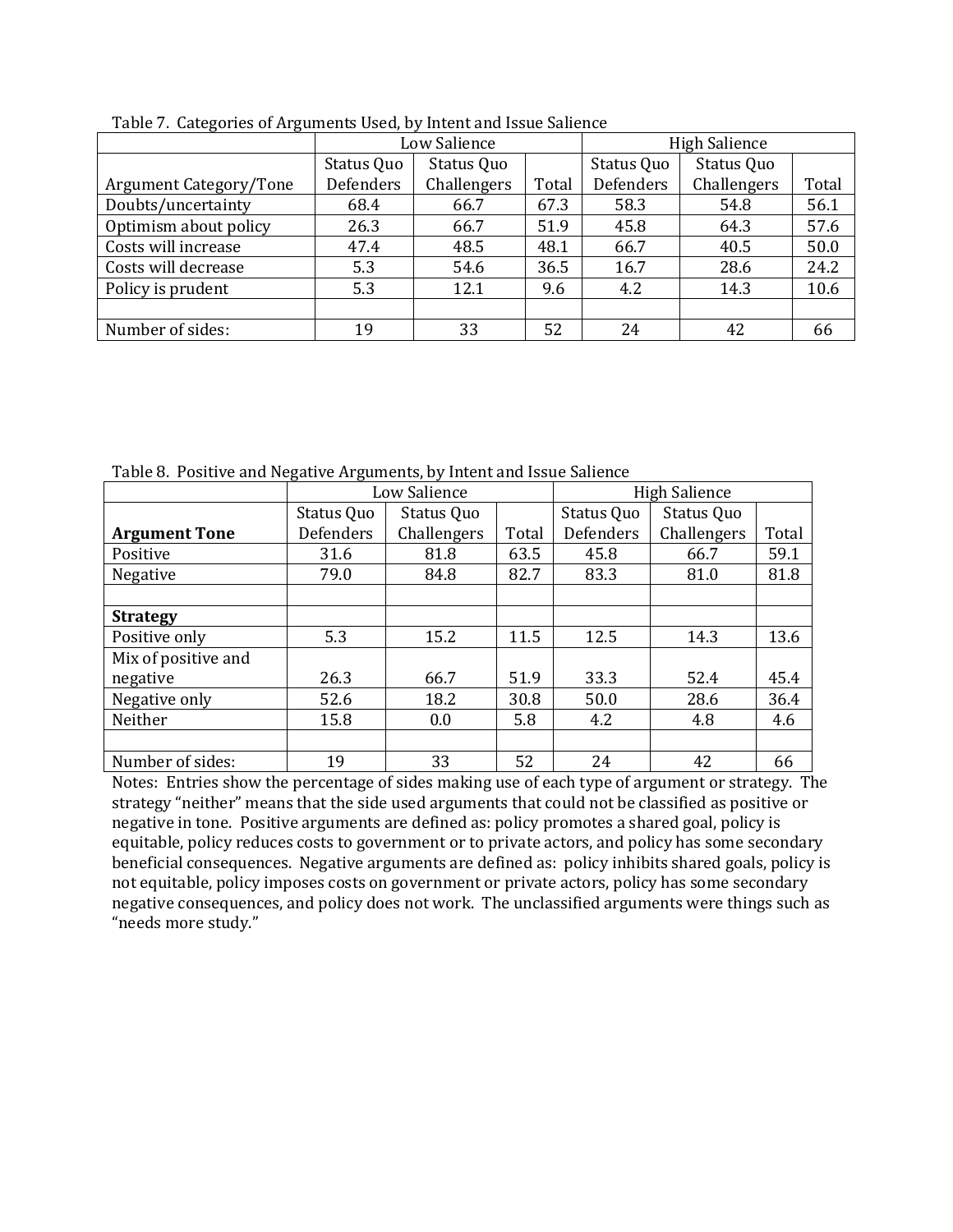|                              | radio 91 miertore composition of Heave States, by mierit and hevel of sanchee |              |       |            |                      |       |  |  |
|------------------------------|-------------------------------------------------------------------------------|--------------|-------|------------|----------------------|-------|--|--|
|                              |                                                                               | Low Salience |       |            | <b>High Salience</b> |       |  |  |
|                              | Status Quo                                                                    | Status Quo   |       | Status Quo | Status Quo           |       |  |  |
| <b>Composition of Side</b>   | Defenders                                                                     | Challengers  | Total | Defenders  | Challengers          | Total |  |  |
|                              |                                                                               |              |       |            |                      |       |  |  |
| Homogeneous:                 |                                                                               |              |       |            |                      |       |  |  |
| citizen/issue-based interest | 25.0                                                                          | 20.0         | 22.0  | 20.7       | 14.5                 | 16.7  |  |  |
| Homogeneous:                 |                                                                               |              |       |            |                      |       |  |  |
| business/corporate interest  | 45.8                                                                          | 14.3         | 27.1  | 20.7       | 27.3                 | 25.0  |  |  |
| Homogeneous: all             |                                                                               |              |       |            |                      |       |  |  |
| government actors            | 12.5                                                                          | 2.9          | 6.8   | 6.9        | 16.4                 | 13.1  |  |  |
| Mostly government plus       |                                                                               |              |       |            |                      |       |  |  |
| citizen interests            | 4.2                                                                           | 11.4         | 8.5   | 6.9        | 7.3                  | 7.1   |  |  |
| Mostly government actors     |                                                                               |              |       |            |                      |       |  |  |
| plus business                | 4.2                                                                           | 20.0         | 13.6  | 17.2       | 10.9                 | 13.1  |  |  |
| Mostly government actors     |                                                                               |              |       |            |                      |       |  |  |
| plus mix of citizens &       |                                                                               |              |       |            |                      |       |  |  |
| business                     | 0.0                                                                           | 17.1         | 10.2  | 17.2       | 9.0                  | 11.9  |  |  |
| Heterogeneous: citizen and   |                                                                               |              |       |            |                      |       |  |  |
| business interests           | 8.3                                                                           | 14.3         | 11.9  | 10.3       | 14.5                 | 13.1  |  |  |
|                              |                                                                               |              |       |            |                      |       |  |  |
| Number of Sides              | 24                                                                            | 35           | 59    | 29         | 55                   | 84    |  |  |

Table 9. Interest Composition of Active Sides, by Intent and Level of Salience

Notes: Homogeneous citizen or business sides are those in which the absolute value of the difference between the proportion of citizen interests and the proportion of business interests is greater than 30, and government actors are absent or few in number. Heterogeneous sides are those in which the absolute value of the difference between the proportion of citizen interests and the proportion of business interests is less than 30, and government actors are absent or few in number. The sides characterized as "mostly government actors" have more government actors than they do any other type of interest.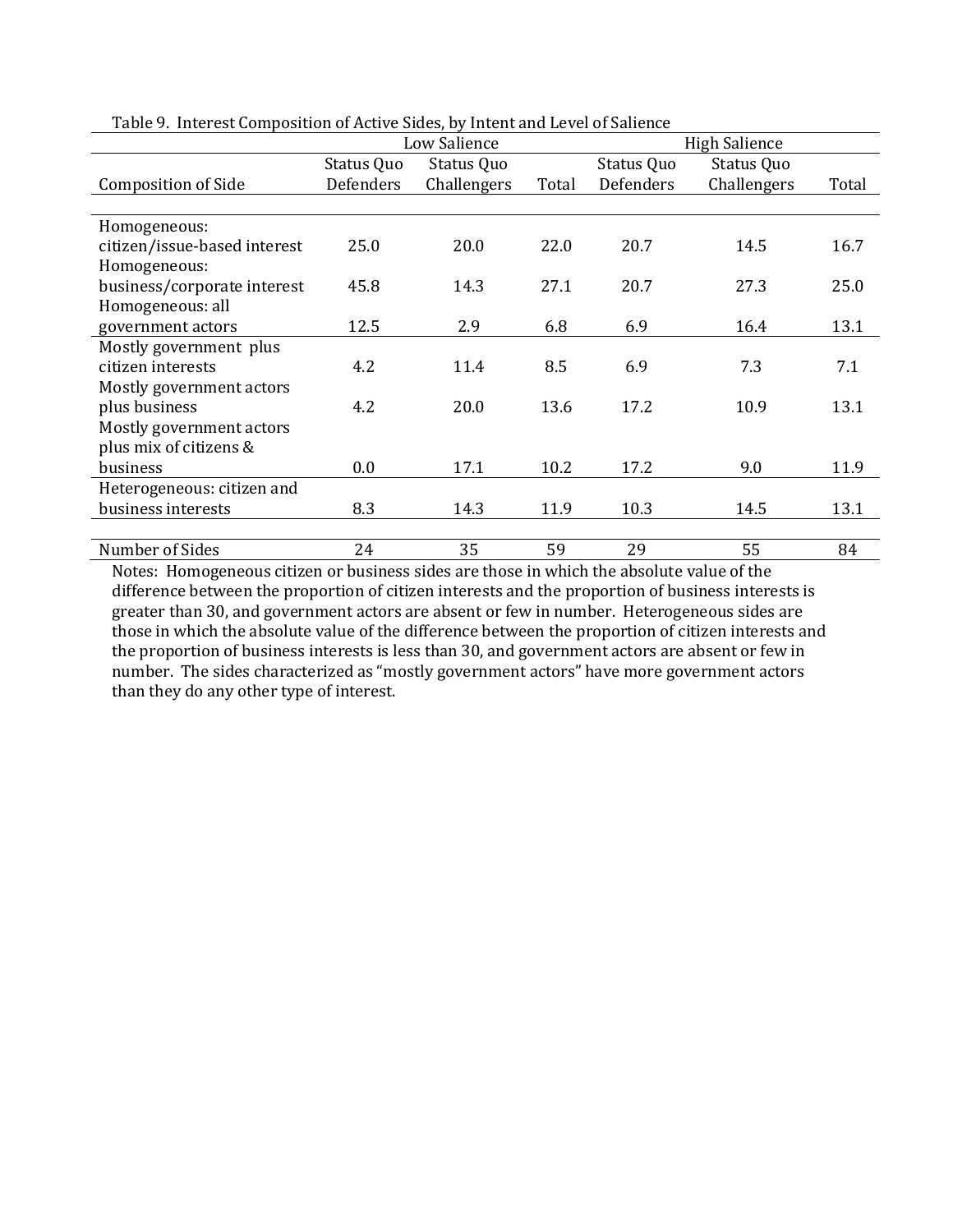| Table To. Toney Outcomes After Two Tears by Intent and Level of Banchee |              |             |       |            |             |       |  |
|-------------------------------------------------------------------------|--------------|-------------|-------|------------|-------------|-------|--|
|                                                                         | Low Salience |             |       |            |             |       |  |
|                                                                         | Status Quo   | Status Quo  |       | Status Quo | Status Quo  |       |  |
| <b>Policy Success?</b>                                                  | Defenders    | Challengers | Total | Defenders  | Challengers | Total |  |
| Yes, achieved policy goals                                              | 75.0         | 14.3        | 39.0  | 62.1       | 23.6        | 36.9  |  |
| Yes, partially achieved policy goals                                    | 4.2          | 11.4        | 8.5   | 3.5        | 3.6         | 3.6   |  |
| No, did not achieve policy goals                                        | 20.8         | 74.3        | 52.5  | 34.5       | 72.7        | 59.5  |  |
|                                                                         |              |             |       |            |             |       |  |
| Number of sides:                                                        | 24           | 35          | 59    | 29         | 55          | 84    |  |

Table 10. Policy Outcomes After Two Years by Intent and Level of Salience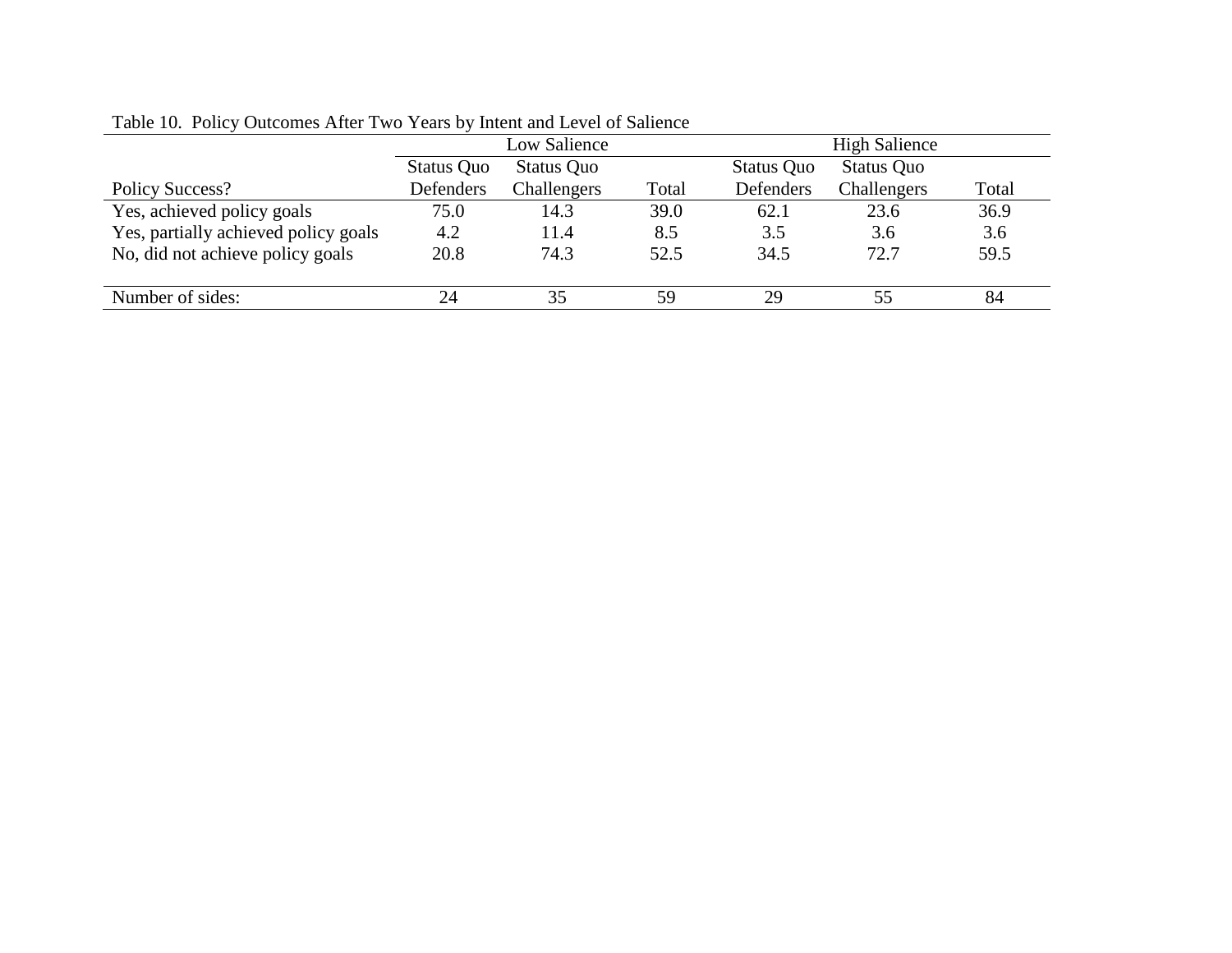

Figure 1. Active Opposition, Lack of Attention, and Other Obstacles, by Policy Intent

N = 171 sides.